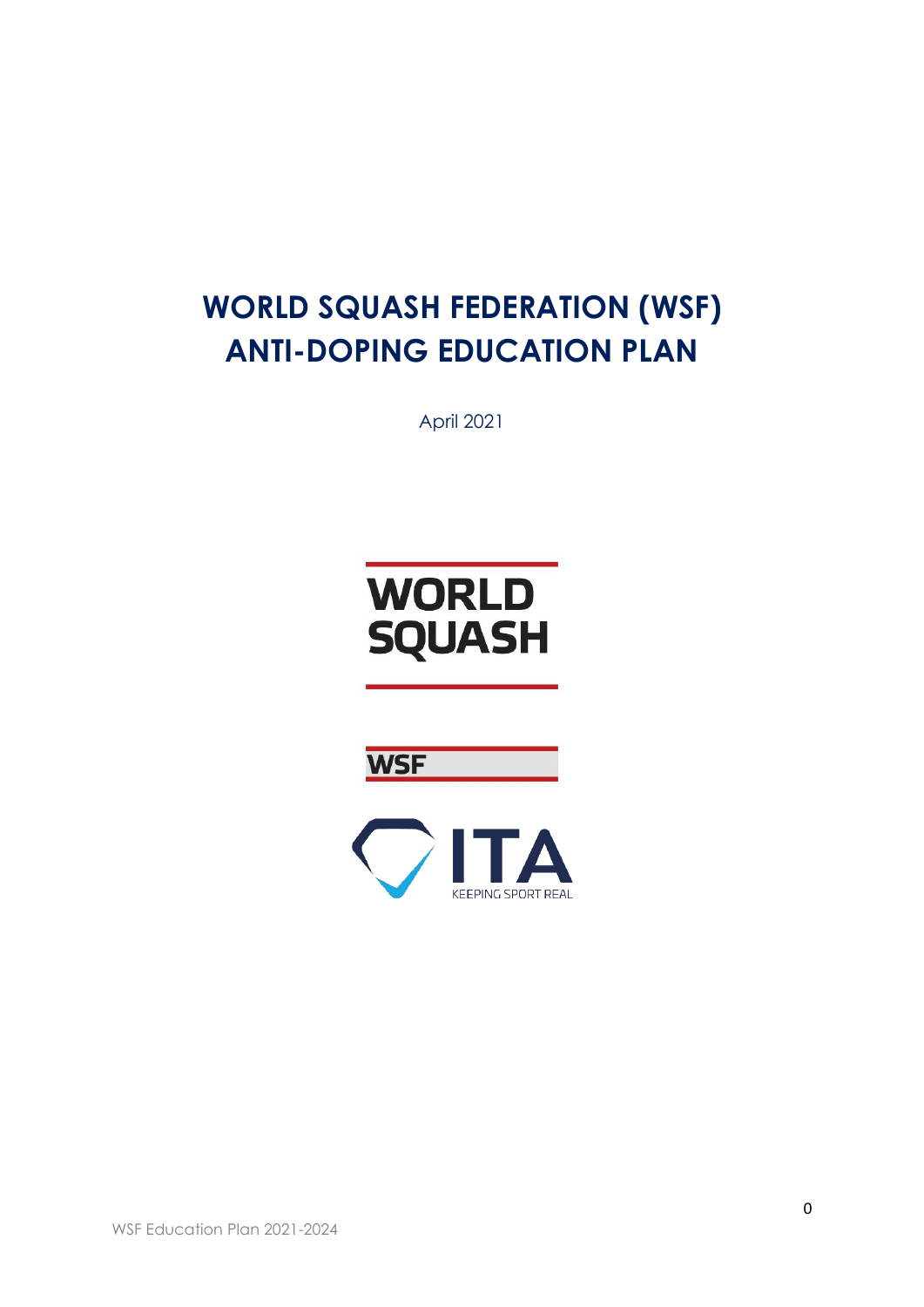# Contents

| $\mathbf{1}$ |
|--------------|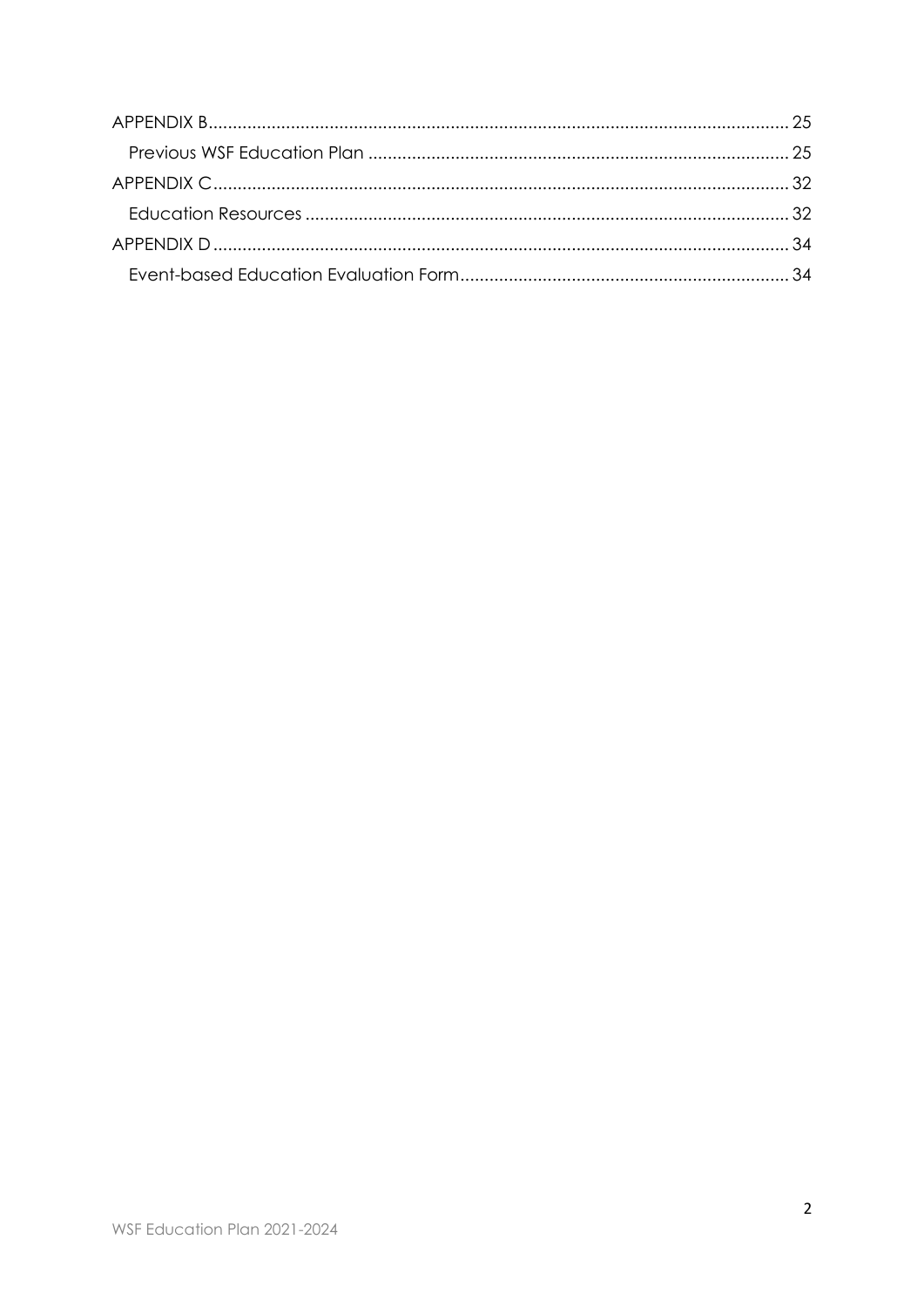# <span id="page-3-0"></span>**OVERVIEW**

# <span id="page-3-1"></span>Introduction

As the global governing body for the sport of squash, a member of the Association of IOC Recognised International Sport Federations (ARISF) and an Anti-Doping Organisation (ADO) as per the World Anti-Doping Code (Code), the World Squash Federation (WSF) has a responsibility to develop and run an education program aimed at WSF Athletes, Athlete Support Personnel and the broader squash community. WSF supports the principle that an Athlete's first experience with antidoping should be through Education rather than Doping Control.

Education programs aimed at International-Level Athletes<sup>1</sup> shall be the priority as determined by WSF in reference to section 7.3.1 of the World Anti-Doping Agency (WADA)'s International Standard for Education (ISE). Athlete Support Personnel (ASP) are another important group prioritised in this plan. In accordance with the ISE, WSF further requires National Squash Federations to conduct Education in cooperation with the applicable National Anti-Doping Organisations (NADOs) as per Code Article 20.3.13.

## <span id="page-3-2"></span>Purpose

The primary purpose of the Education Plan (Plan) is to provide an effective and streamlined approach to anti-doping education within the WSF community. The Plan is not a static document and is meant to continually evolve based on the needs and realities of the World Squash Federation. The Education Plan will be monitored continuously, evaluated at least annually and adapted whenever necessary. The Education Plan has been prepared by the International Testing Agency (ITA), on behalf of WSF for a four-year cycle of 2021-2024. The Education Plan is designed specifically around the needs, priorities and capacity of WSF, its athletes and the broader WSF community.

# <span id="page-3-3"></span>Scope

The World Squash Federation has delegated implementation of parts of its anti-doping program to the ITA in accordance with the Code and WSF Anti-Doping Rules. The ITA-WSF agreement in the area of education includes Education Plan development and the delivery of educational webinars. WSF remains responsible for other areas of education program implementation – roles and responsibilities are presented in detail in the Action Plan section.

<sup>1</sup> **International-Level Athletes**:

<sup>(</sup>a) Athletes participating in WSF World Championships and/or who participate in any main draw of PSA World Tour Bronze, Silver, Gold, Platinum and Finals events; (b) Athletes included in WSF Registered Testing Pool.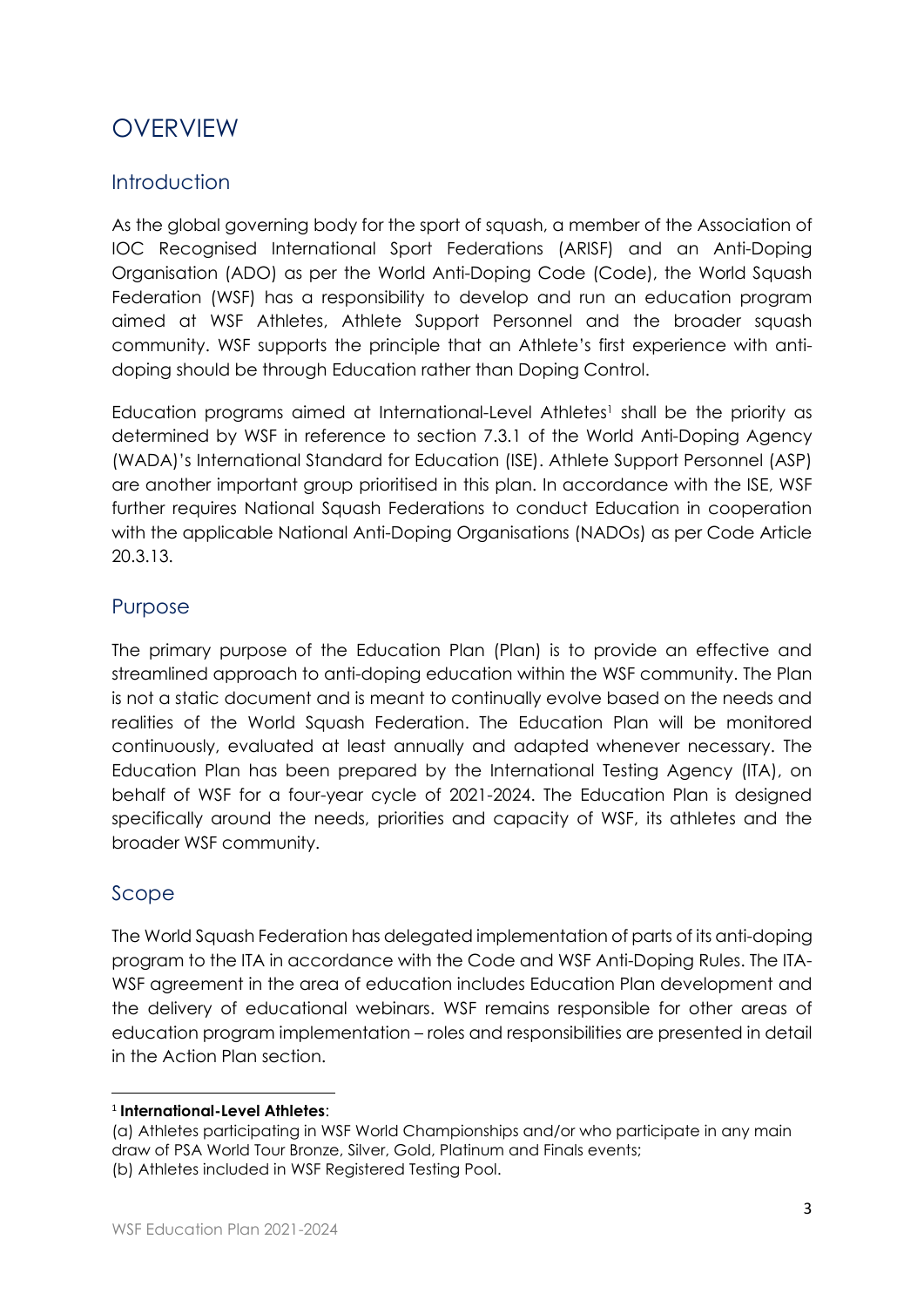From an anti-doping perspective, testing is currently conducted in squash only. Therefore, the focus of the current Education Plan is on the squash community. In time, testing may begin in Squash 57, in which case the clean sport education activities will be rolled out in advance of the testing program. More information on the disciplines governed by WSF is presented in the Sporting Structure section of this document.

## <span id="page-4-0"></span>**Priorities**

The present Education Plan is built for a four-year cycle (2021-2024) and is designed to progressively increase the reach and efficiency of education activities of the World Squash Federation. The Plan also takes into consideration educational work that has previously been done by WSF. Projects and initiatives previously executed by WSF and that correspond to the education objectives have been summarised and incorporated into the Plan (more information in the Current Situation Assessment section of the document).

## <span id="page-4-1"></span>**Limitations**

The Education Plan takes into consideration the realistic capacities (human and financial) of the World Squash Federation, its stakeholders and the ITA.

Elite-level squash athletes compete in WSF events and in the Professional Squash Association (PSA) World Tour, hence the coordination of educational activities between the two organisations becomes more evident. To successfully deliver a strong educational campaign within the Squash community, all stakeholders must align their efforts. WSF and PSA already cooperate on the testing and RTP/TP aspects of the anti-doping program*.* The WSF also works closely with the PSA to manage and coordinate the world calendar for squash.

Language barriers also pose a natural challenge for WSF, as they do for most International Federations. The WADA Anti-Doping Education and Learning platform (ADEL) was updated in January of 2021 and currently has a limited language selection. As such, ADEL courses are not currently mandatory for WSF athletes and coaches. In addition to English, the most commonly spoken languages in squash are Arabic, French and Spanish. Once courses in all of these languages are available on ADEL, the WSF will make them a mandatory requirement for certain athlete and athlete support personnel groups.

The Education Plan also takes into account the fact that the COVID-19 pandemic has a major influence on many aspects of WSF operations. The global crisis especially impacts Event-based Education, with many major competitions and related educational activities being cancelled, postponed or delivered in a format that limits any activities considered non-essential. Thus, the ability to execute Event-based Education will depend on the evolution of the pandemic and its impact on major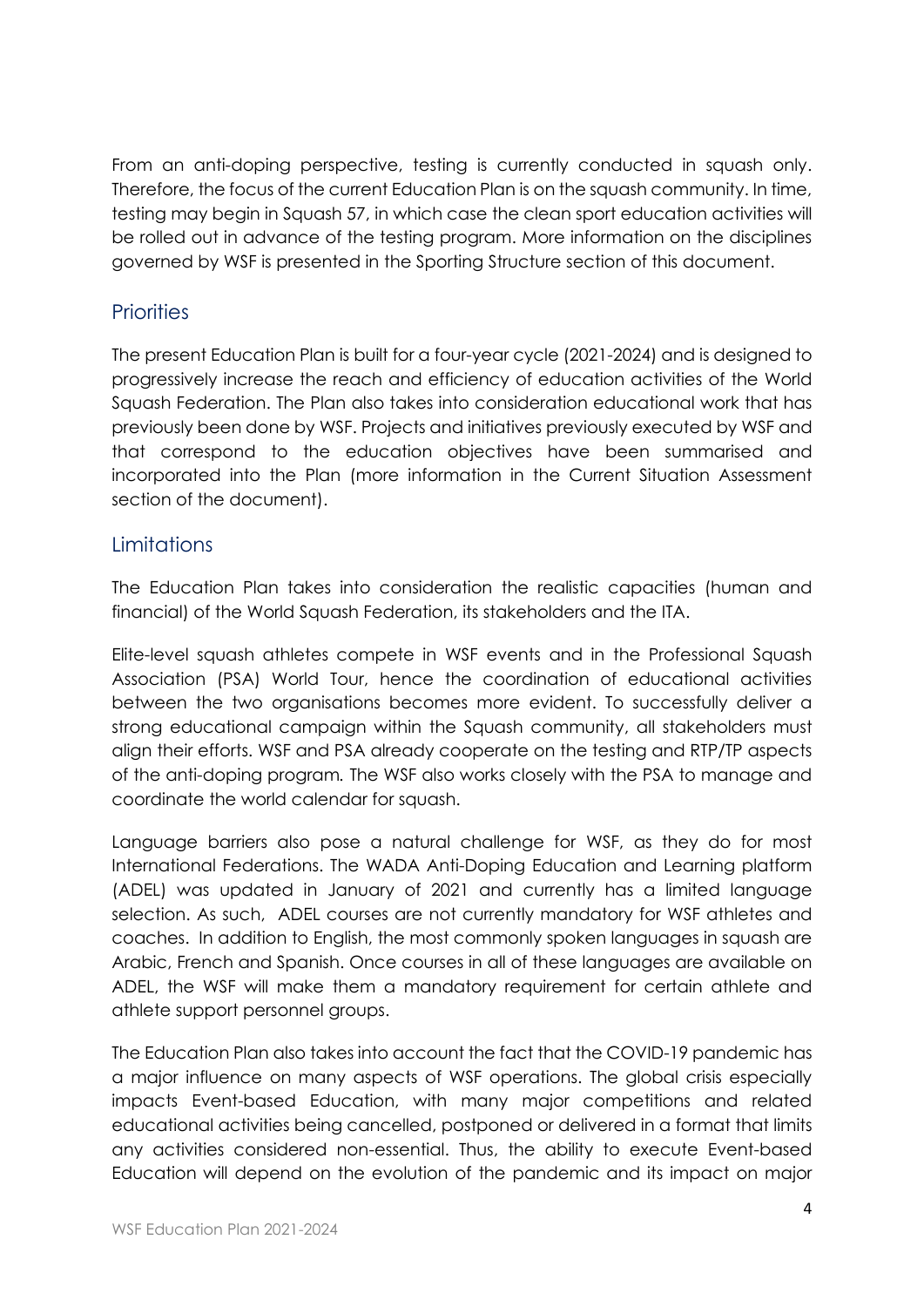sporting events. This limitation is expected to impact educational activities for all or part of 2021.

# <span id="page-5-0"></span>CURRENT SITUATION ASSESSMENT

This section provides a brief overview of aspects relevant to establishing an efficient Education Plan for the 2021-2024 cycle. Such aspects include but are not limited to the general overview of the World Squash Federation sporting structure, a summary of WSF's current anti-doping education activities and details on existing partnerships and collaborations in anti-doping education.

# <span id="page-5-1"></span>Sporting Structure

The World Squash Federation governs two disciplines – squash and squash 57. Squash is currently part of the Pan-American Games, Asian Games, Commonwealth Games, the World Masters Games and the World Games program. In addition, WSF is considering a high-profile campaign for squash to be included in the sporting program of future Olympic Games.

Squash has gender sub-categories (men, women & mixed), different performance levels (e.g. World Championships, Masters, Squash at Major Games, etc.) and different age categories. As indicated previously, the Professional Squash Association (PSA) plays an important role in WSF's competition structure and for the past couple of years, a stronger cooperation between the two governing bodies is in place. Detailed information about the structure of WSF and collaboration with PSA can be found on [https://www.worldsquash.org/wsf-information/about-wsf/.](https://www.worldsquash.org/wsf-information/about-wsf/)

From a governance perspective, WSF is recognised by the International Olympic Committee (IOC) as the governing body for squash. It is a member of the Association of IOC Recognised International Sport Federations (ARISF) and the Global Association of International Sports Federations (GAISF).

WSF is comprised of close to 150 National Federations and has approximately 50'000 accredited courts worldwide. On the continental level, WSF is represented through five Regional Federations: Squash Africa, Asian Squash, European Squash, Oceania Squash and Panam Squash.

# <span id="page-5-2"></span>History of Doping

This section presents a brief overview of the World Squash Federation testing figures and of the Risk Assessment conducted by the GAISF Doping-Free Sport Unit<sup>2</sup> . In addition, a brief overview of the Adverse Analytical Finding (AAF) numbers, types of Anti-Doping Rule Violations (ADRVs) and the substances found in positive samples is presented. This data is analysed with the purpose of aligning the education efforts

<sup>2</sup> The Doping-Free Sport Unit formed the nucleus of the International Testing Agency in 2018.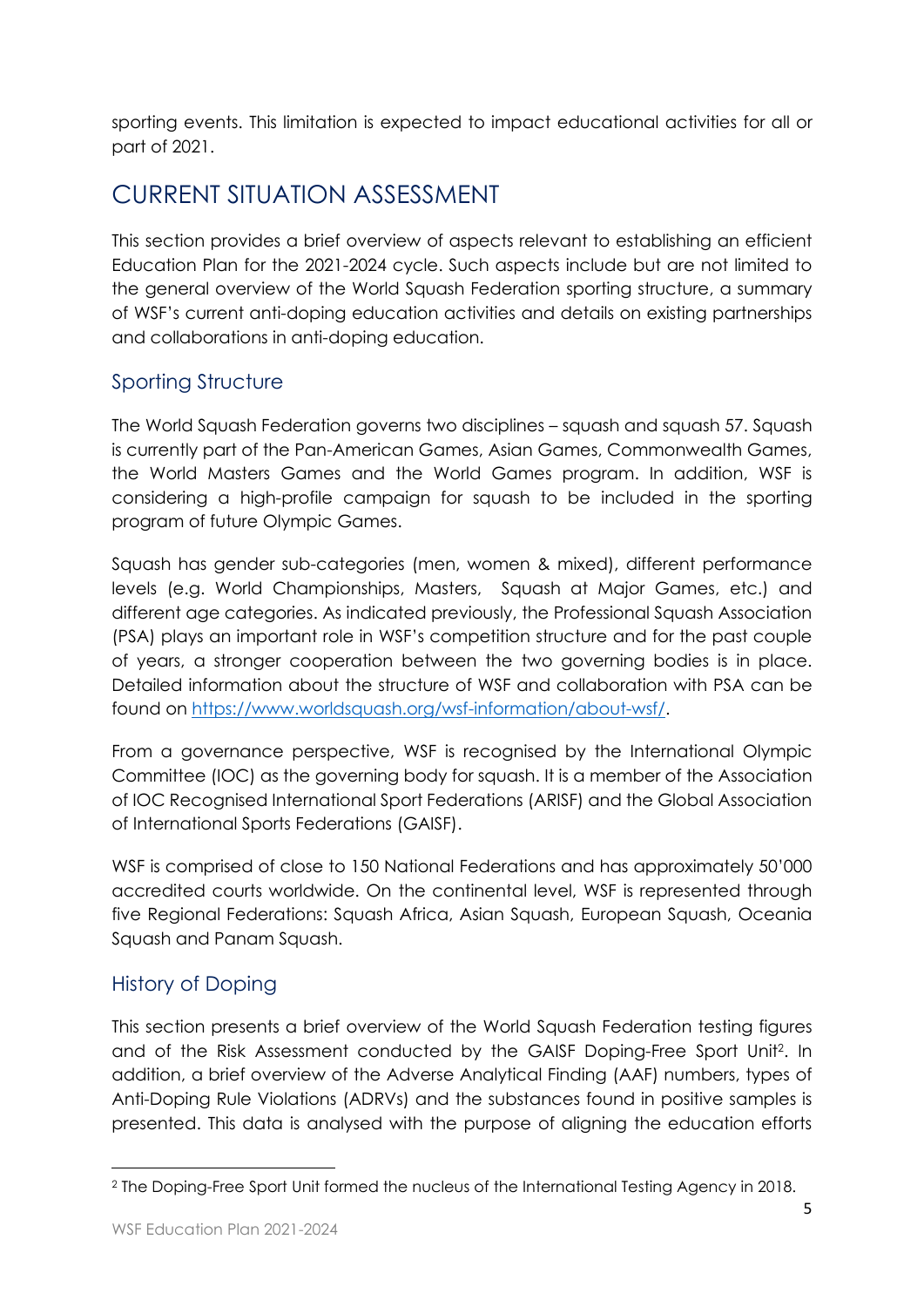#### with the WSF testing program*.*

#### <span id="page-6-0"></span>Adverse Analytical Findings

In 2019, 356 samples were collected in the WSF-governed sport of squash. There was 1 AAF, which represents 0.3% of all the samples collected<sup>3</sup>. This is significantly below the 0.97% of AAFs reported for all samples analysed by WADA-accredited Laboratories and reported into WADA's Anti-Doping Administration and Management System (ADAMS) in 2019. However, to put these numbers in perspective, in 2018 a total of 399 samples have been collected with 4 sample returning an AAF, representing 1% of the total samples collected. For 2017, a total of 307 samples were collected, with 3 returning as AAF, also representing 1% of the samples collected that year. Therefore, the average number of WSF samples resulting in an AAF in 2017, 2018 and 2019 is 0.77%. This figure remains below the 1.15% AAF rate reported for all samples analysed by a WADA-accredited laboratory between 2017 and 2019.

#### <span id="page-6-1"></span>Risk Assessment

A risk assessment was conducted for the sport of squash, taking into account physiological, financial, political/cultural, environmental and other intelligence factors. Below is the risk assessment for each category. It is important to note that the risk assessment described in this Education Plan dates back to 2017. An updated version of this document is in development and will be incorporated in the next version of this Plan.

| <b>Risk Type</b>   | <b>Assessment</b> |
|--------------------|-------------------|
| Physiological      | Medium            |
| Financial          | Low               |
| Political/Cultural | Low               |
| Environmental      | Low               |
| Other Intelligence | Medium            |
| TDSSA <sup>4</sup> | <b>OW</b>         |

Based on the above factors, the doping history of squash and WADA's Technical Document for Sport Specific Analysis' minimum requirements, the sport of squash has a low to medium risk of doping.

#### <span id="page-6-2"></span>Previous Suspensions

The World Squash Federation website provides a list of current and previous athlete suspensions<sup>5</sup> . Despite the oldest suspension dating back to 2009, the data provides important insight into the substances commonly found in samples. In addition, some observations can be made about the geographical distribution of the suspensions. As seen in the table below, of the 25 suspensions listed on the WSF website, 19 are from

4 TDSSA: Technical Document for Sport Specific Analysis

<sup>3</sup> WADA 2019 Anti-Doping Testing Figures report

<sup>5</sup> <https://www.worldsquash.org/athletes/anti-doping/anti-doping/suspensions/>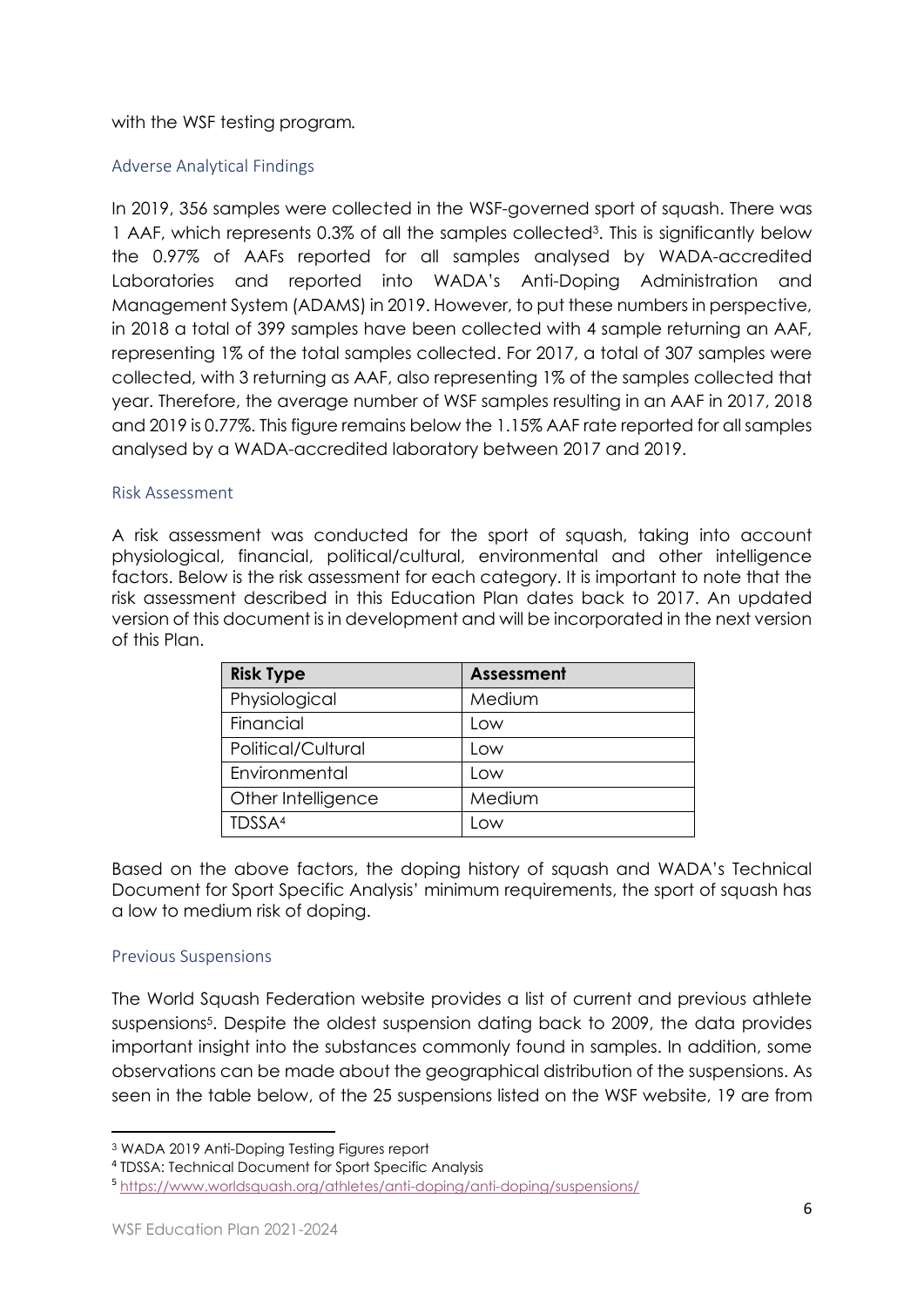athletes representing a European nation (France, Belgium, Italy, England, Israel and Spain):

| Country    | <b>Number of Suspensions</b> |
|------------|------------------------------|
| <b>FRA</b> |                              |
| <b>BEL</b> |                              |
| <b>ITA</b> | 2                            |
| <b>KUW</b> |                              |
| <b>ENG</b> |                              |
| <b>IDN</b> |                              |
| <b>ARG</b> |                              |
| <b>PAK</b> |                              |
| COL        |                              |
| <b>ISR</b> |                              |
| <b>ESP</b> |                              |
| CAN        |                              |

It is worth noting that not all of the above suspensions were under the jurisdiction of WSF but were rather a result of tests carried out by NADOs on National-level Athletes. This is a consideration for the WSF Education Plan as the focus is on International-level Athletes and their Support Personnel – the responsibility to educate National-level Athletes remains with the NADOs.

Cannabinoid is the most commonly found substance, accounting for just over half of the number of athlete suspensions:

| <b>Substance</b>                   | <b>Number of athlete</b><br>suspensions |
|------------------------------------|-----------------------------------------|
| Cannabinoid                        |                                         |
| Stimulant                          |                                         |
| Prednisone                         |                                         |
| Cocaine                            |                                         |
| 19-norandrosterone                 |                                         |
| Furesemide                         |                                         |
| Prohibited substance not indicated |                                         |

## <span id="page-7-0"></span>**Observations**

For the purpose of this Education Plan, the following observations are made:

- Despite the fact that squash is a low-medium risk sport with less than 1% of samples collected resulting in an AAF, there is of course a need for ongoing anti-doping education. This will include a focus on inadvertent anti-doping.
- A high number of athlete suspensions for the presence of cannabinoid in an athlete's sample indicates the need to focus on this specific topic. While all topics in section 5.2 of ISE will be covered in the education program, a particular effort will be made to educate athletes and ASP on the Prohibited List, substances prohibited in- and out-of-competition, supplements and highrisk products like CBD oil.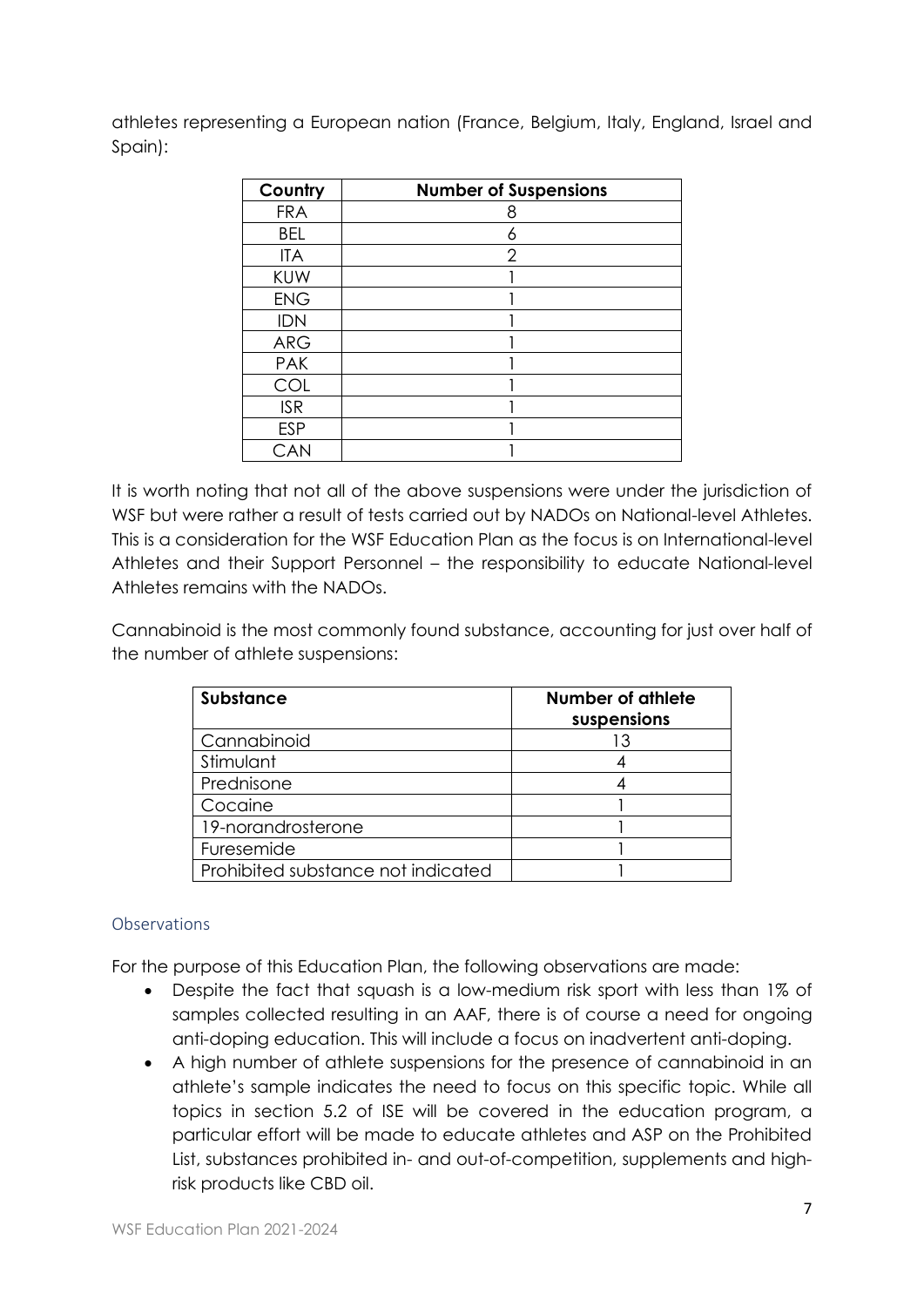• While all member National Federations are subject to anti-doping education as part of this plan, the high number of cases in certain nations calls for the need to monitor the geographical distribution of ADRVs in squash. WSF will continue to observe the AAF trends and liaise with NADOs of Member Federation countries when needed, in order to ensure that athletes are receiving appropriate education on the national level.

## <span id="page-8-0"></span>Previous education activities

The World Squash Federation had a four-year (2018-2021) strategy for anti-doping education (see Appendix B for full Plan). This included a number of anti-doping education initiatives and requirements for the WSF community.

The following activities were part of the previous plan:

- Annual outreach education program at World Juniors done in collaboration with a NADO for young athletes, their support personnel and families;
- Providing RTP athletes with up-to-date anti-doping information, and, in collaboration with the PSA, providing an education session at a minimum of one major event annually. New RTP athletes provided with whereabouts advice, and all RTP athletes provided with reminders and assistance every quarter (prior to submission deadlines);
- A specific anti-doping education module was included in the Coach Education program and 25% of WSF staff given anti-doping awareness training annually.

In addition, the WSF official website has a dedicated section for anti-doping: <https://www.worldsquash.org/introduction-to-anti-doping/> . This section provides the WSF community with key anti-doping information and resources. One of the activities of this Plan will be to update this page, and in due course, the entire anti-doping section will be moved following the re-structure of the entire WSF website.

# <span id="page-8-1"></span>Existing partnerships in education

The World Squash Federation, whilst not currently having official partnerships with NADOs, collaborates with them where possible, particularly around event-based education at WSF events.

# <span id="page-8-2"></span>ACTION PLAN

This section is the core of the World Squash Federation's Education Plan. Based on the Overview and Current Situation Assessment sections presented at the start of the document, the Action Plan outlines Subsequently, all education activities are clearly outlined and grouped by objectives. Activities are linked to targets groups,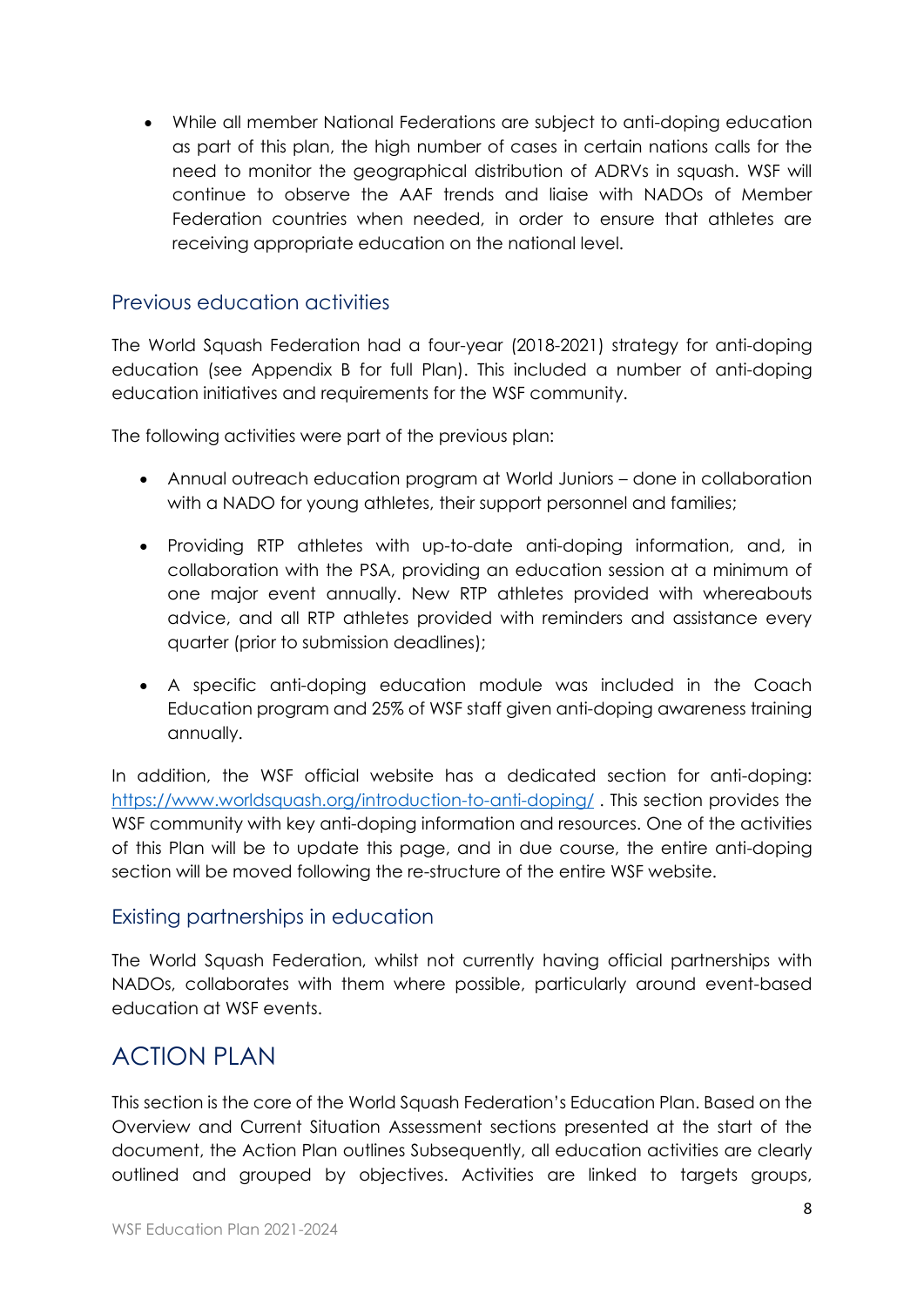accompanied by timelines and clear monitoring tools.

# <span id="page-9-0"></span>Target Groups

This section breaks down different stakeholders of the World Squash Federation community into distinct target groups. The primary objective of this section is to outline all groups that may be subject to clean sport education. By identifying these target groups, WSF also acknowledges that each group has different learning needs and a different level of priority in the scope of a four-year Education Plan.

Note that there may be an overlap in the population of some groups. For example, a youth athlete may also be considered an International-Level athlete. However, it is important to outline all possible target groups in this section. It is only in the next section that target groups are broken down into two categories: Education Pool and Other Target Groups.

- **1. Registered Testing Pool (RTP) Athletes and Athletes returning from sanction:** All athletes who are part of the WSF RTP and athletes returning to competition after a period of ineligibility due to an ADRV.
- **2. International-Level Athletes (ILA):** Athletes who compete in sport at the international level, as defined by each International Federation, consistent with the International Standard for Testing and Investigations. For the sport of squash, the following Athletes shall be considered to be International-Level Athletes:
	- a) Athletes participating in WSF World Championships and/or who participate in any main draw of PSA World Tour Bronze, Silver, Gold, Platinum and Finals events;
	- b) Athletes included in WSF Registered Testing Pool.<sup>6</sup>
- **3. Talented and Youth Athletes:** Athletes training regularly and committed to sport, identified as talented through some formal mechanism such as attending talent camps, or part of a talented development program. Talented/youth athletes may compete nationally or internationally at events such as the WSF World Junior Championships. While these athletes may compete nationally or internationally, they should still be considered at the Talented stage for education purposes.<sup>7</sup>
- **4. National-Level Athletes:** Typically, athletes competing nationally, which could include those competing in national events, those in full-time training, and those receiving funding from sport or Governments. Most NADOs will determine

<sup>6</sup> ILA definition as per WSF ADR 2021

<sup>7</sup> 2021 WADA Guidelines for Education, p.30.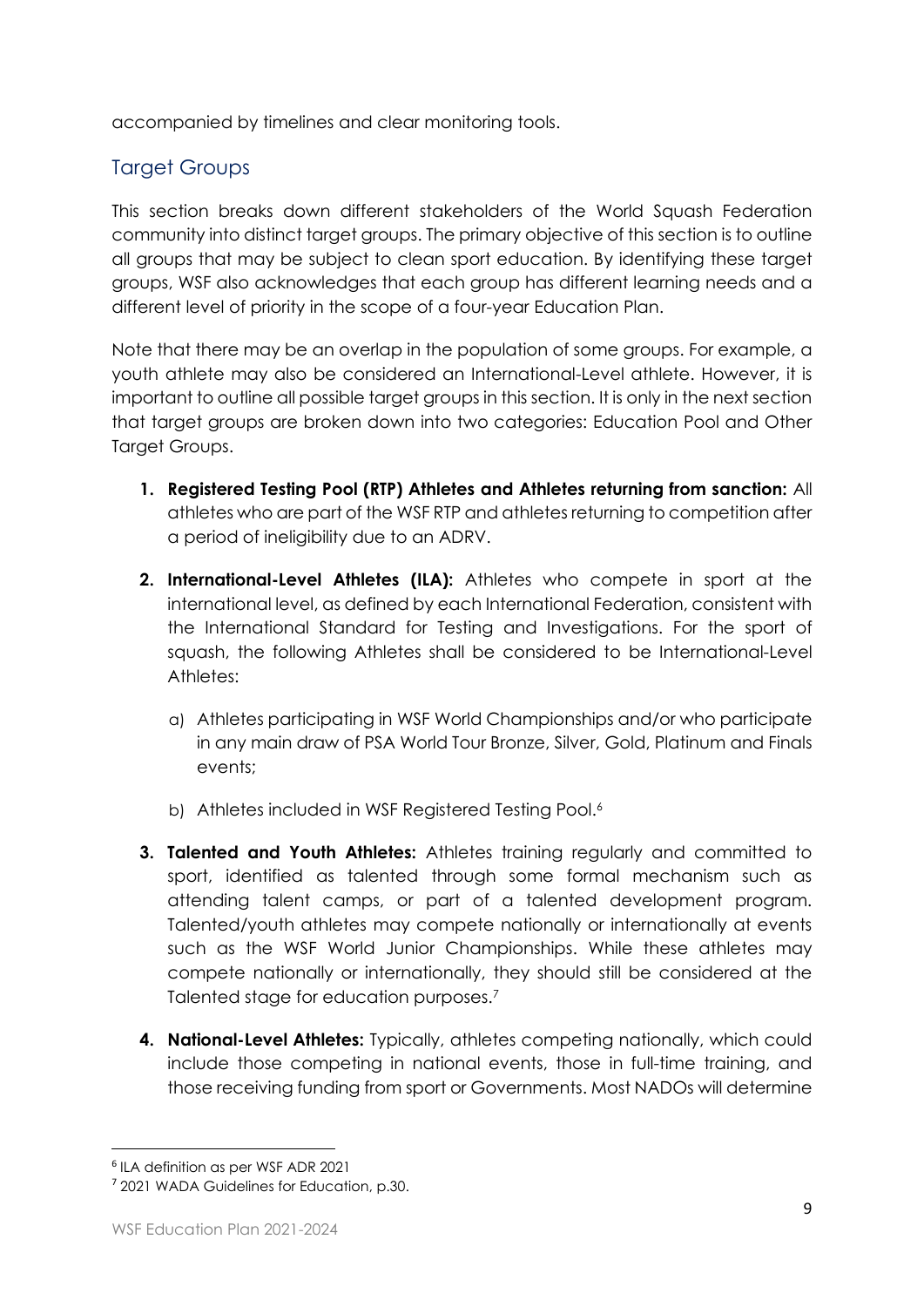who is considered a national-level athlete within their respective countries.

- **5. Athlete Support Personnel (ASP):** Any coach, trainer, manager, agent, team staff, official, medical, paramedical personnel, parent or any other Person working with, treating or assisting a squash athlete and to whom the WSF Anti-Doping Rules apply. 8
- **6. Other Athlete Entourage:** Any individuals who are naturally associated to athletes beyond the sport context, such as parents, guardians and friends; people with a particularly emotional bond to and influence over athletes.
- **7. Wider Squash Community:** Fans of the sport and the general public with a special interest or some level of involvement in Squash. This group also includes children/school sport participants and recreational athletes.

# <span id="page-10-0"></span>2021 Education Pool and Other Target Groups

This section defines the Education Pool and Other Target Groups for 2021. Education Pool and Other Target Groups consist of several sub-groups as defined in the previous section. These groups are built based on the Current Situation Assessment of the World Squash Federation and in accordance with the 2021 International Standard for Education (section 4.3: Establishing an Education Pool).

The most significant difference between the Education Pool and Other Target Groups is that the Education Pool will be actively monitored to make sure that this group receives and completes anti-doping education (i.e. mandatory webinar attendance, ADEL certificate etc.) Other Target Groups will also benefit from WSF efforts in education but these groups will not be subject to the same level of monitoring and evaluation as the Education Pool. For example, webinar attendance for Other Target

<sup>8</sup> These [WSF] Anti-Doping Rules shall apply to: […]

<sup>(</sup>d) the following Athletes, Athlete Support Personnel and other Persons:

<sup>(</sup>i) all Athletes and Athlete Support Personnel who are members of the WSF, the PSA or of any National Federation, or of any member or affiliate organisation of any National Federation (including any clubs, teams, associations, or leagues);

<sup>(</sup>ii) all Athletes and Athlete Support Personnel who participate in such capacity in Events, Competitions and other activities organised, convened, authorised or recognised by the WSF, the PSA or any National Federation, or by any member or affiliate organisation of any National Federation (including any clubs, teams, associations, or leagues), wherever held;

<sup>(</sup>iii) any other Athlete or Athlete Support Personnel or other Person who, by virtue of an accreditation, a license or other contractual arrangement, or otherwise, is subject to the authority of the WSF, the PSA or of any National Federation, or of any member or affiliate organisation of any National Federation (including any clubs, teams, associations, or leagues), for purposes of anti-doping; To be eligible for participation in WSF Events, an Athlete must have a Squash Player Identification Number. Squash Player Identification Numbers are only issued to Athletes who have personally acknowledged and agreed to comply with the contents of the consent form (Appendix 2) via the online system. All forms from Minors must be countersigned by a legal guardian. Via the online entry system, National Federations and the PSA must also guarantee that all Participants registered in an Event accept the Rules of the WSF, including these Anti-Doping Rules.

<sup>(</sup>iv) Athletes who are not regular members of the WSF, the PSA or of one of its National Federations but who want to be eligible to compete in a particular International Event.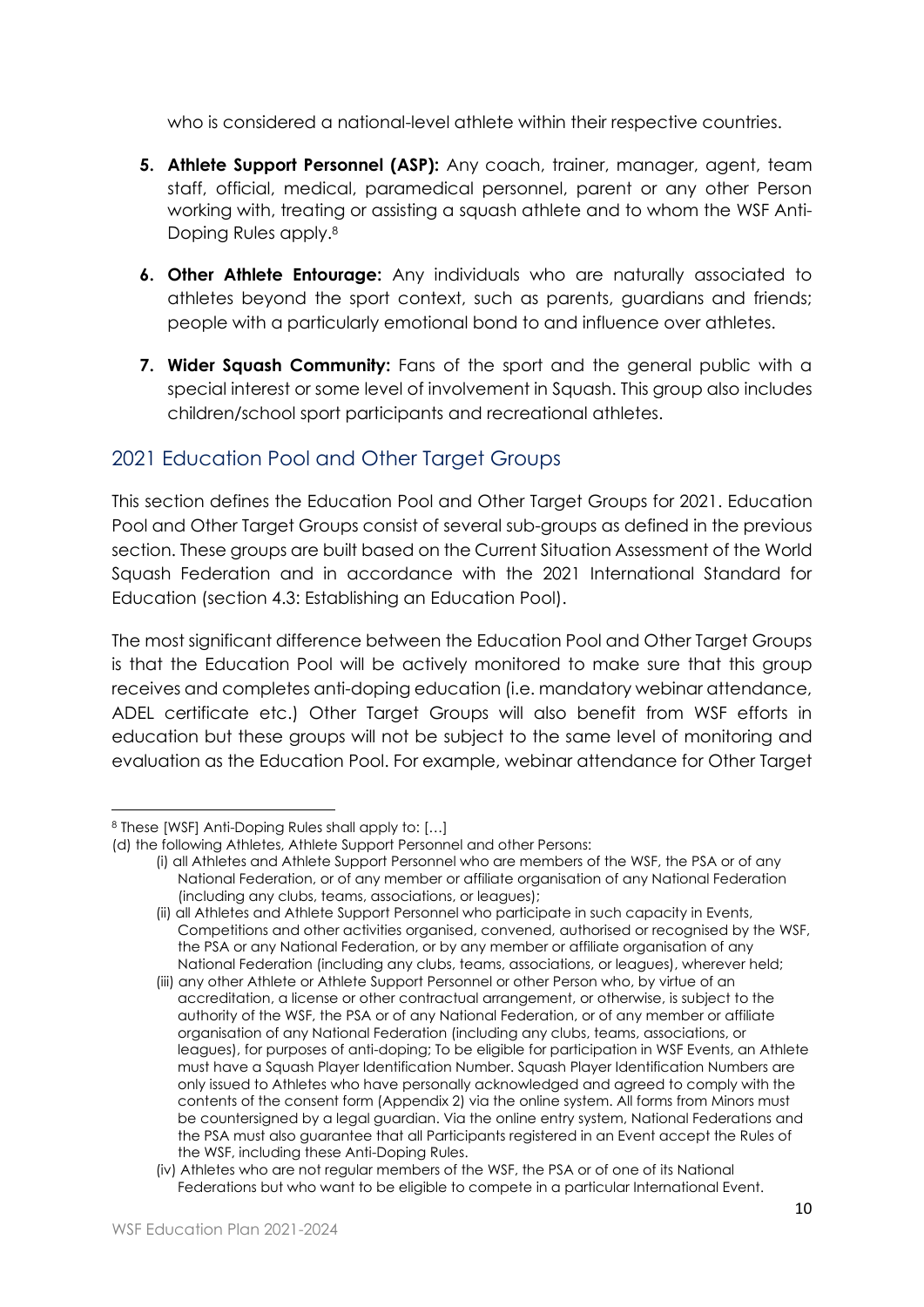Groups will be monitored, but is not mandatory for these groups to attend the sessions.

<span id="page-11-0"></span>2021 Education Pool

| <b>TARGET GROUP (TG)</b>                                 | <b>2021 EDUCATION POOL</b>                                                                                                 |
|----------------------------------------------------------|----------------------------------------------------------------------------------------------------------------------------|
| <b>TG 1:</b> RTP and Athletes returning<br>from sanction | $\bullet$ All RTP athletes $(8)$<br>$\bullet$ All TP athletes (6)<br>• All athletes returning from a sanction <sup>9</sup> |

#### <span id="page-11-1"></span>2021 Other Target Groups

| <b>TARGET GROUP</b>                       | <b>2021 OTHER TARGET GROUPS</b>                                                                                                         |
|-------------------------------------------|-----------------------------------------------------------------------------------------------------------------------------------------|
| <b>TG 2: International-Level Athletes</b> | All ILA athletes as per definition in the 2021 WSF Anti-<br>$\bullet$<br>Doping rules and not already included in the Education<br>Pool |
| <b>TG 3: Talented and Youth Athletes</b>  | All Talented and Youth WSF Athletes<br>$\bullet$                                                                                        |
| <b>TG 4:</b> National-Level Athletes      | All National-Level WSF Athletes<br>$\bullet$                                                                                            |
| <b>TG 5:</b> Athlete Support Personnel    | All WSF Athlete Support Personnel<br>$\bullet$                                                                                          |
| TG 6: Other Athlete Entourage             | All other Athlete Entourage who interact with the WSF<br>$\bullet$<br>website and social media channels                                 |
| <b>TG 7: Wider Squash Community</b>       | All members of the squash community who interact with<br>$\bullet$<br>the WSF website and social media channels                         |

# <span id="page-11-2"></span>2022-2024 Education Pool and Other Target Groups

The Education Pool and Other Target Groups will be revised annually with an objective of increasing the size of both groups. The annual review will take place in Q4 of each year so to have adjusted pools by the start of the following year.

In 2022, event based education will be re-introduced (pending COVID restrictions) at two WSF-sanctioned events.

- World Junior Championships (July)
- World Team Championships (December)

This will allow additional target groups to be added to the Education Pool:

<sup>9</sup> Currently, one athlete is serving a sanction and will not return to the field of play until June 2026, which is beyond the 4-year context of this Plan. Shall any other athletes be sanctioned and due to return to the field of play between 2021 and 2024, they will be included in this group.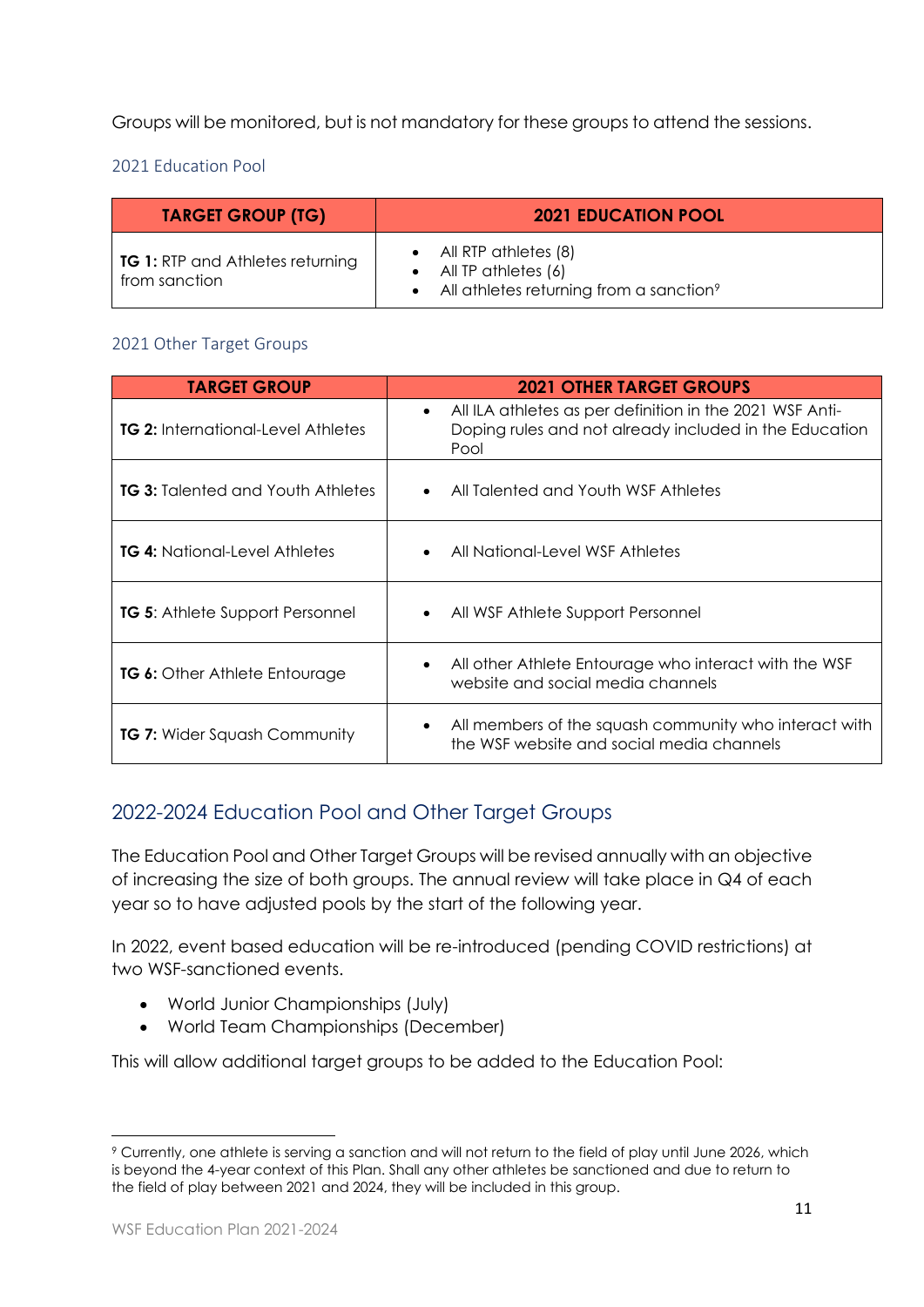- All Talented, Youth and Junior International-Level Athletes competing at the World Junior Championships
- All International-Level athletes competing at the World Team Championships
- All coaches and other Athlete Support Personnel (team managers, administrators, medical staff etc.) taking part in the World Junior and World Team Championships.

Once ADEL courses become available in Spanish, French and Arabic, more athletes and ASP will be able to access this e-learning resource. WSF will then make ADEL compulsory for RTP athletes and other groups, thus significantly increasing the number of athletes in the Education Pool.

This plan will be updated in due course to include details on the specific activities and objectives for 2022 relating to these groups.

For 2023, 2024 and beyond, additional groups will be included in the Education Pool. Specific definitions of these groups, and their associated activities will be evaluated and added closer to the time. As a living document, this Education Plan will evolve and will be updated at least once a year.

# <span id="page-12-0"></span>**Topics**

The topics included in the World Squash Federation Education Plan are consistent with those outlined in section 18.2 of the 2021 World Anti-Doping Code:

- o Principles and values associated with clean sport
- o Athletes', ASP's and other groups' rights and responsibilities under the Code
- o The principle of Strict Liability
- o Consequences of doping, for example, physical and mental health, social and economic effects, and sanctions
- o Anti-doping rule violations
- o Substances and Methods on the Prohibited List
- o Risks of supplement use
- o Use of medications and Therapeutic Use Exemptions
- o Testing procedures, including urine, blood and the Athlete Biological Passport
- o Requirements of the Registered Testing Pool, including whereabouts and the use of ADAMS
- o Speaking up to share concerns about doping

In light of the observations made in the History of Doping section, Specified Substances and Substances of Abuse will be covered in more detail. More specifically, the following aspects will be highlighted during WSF education activities:

- o Difference between in-competition and out-of-competition periods;
- o Risks of supplements such as CBD products;
- o Resources that can be used to check medications and supplements.

Other topics relevant to the 2021 WSF Education activities but not included above are the 2021 WADA Code and Standards and the new WSF Anti-Doping Rules.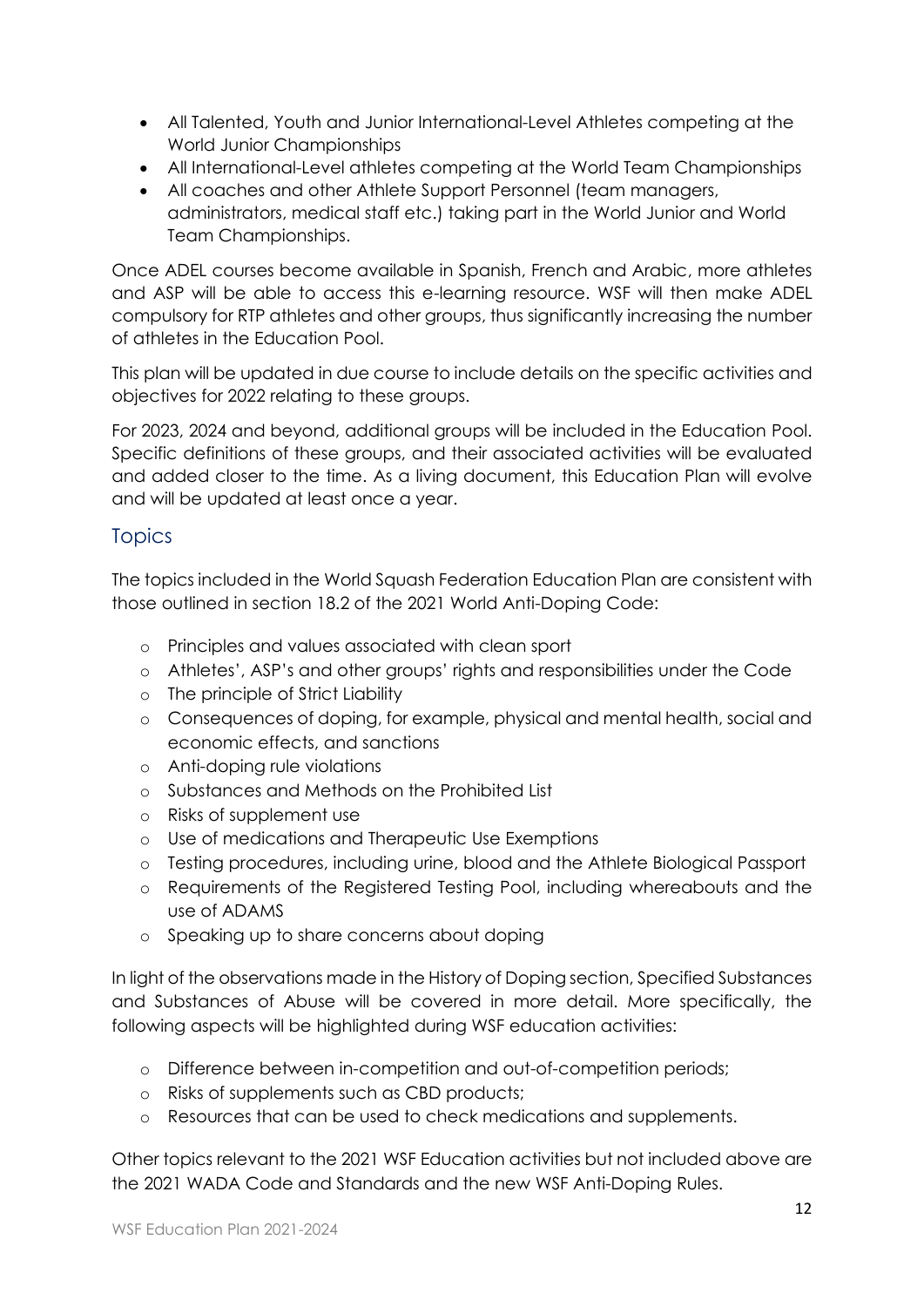<span id="page-13-0"></span>

| <b>OBJECTIVE 1:</b> To set up an effective and Code-compliant Education Program for the World |                                                                                                                          |                                                                                                                                                      |                         |                                                                               |                                                                                                 |                                                                                             |
|-----------------------------------------------------------------------------------------------|--------------------------------------------------------------------------------------------------------------------------|------------------------------------------------------------------------------------------------------------------------------------------------------|-------------------------|-------------------------------------------------------------------------------|-------------------------------------------------------------------------------------------------|---------------------------------------------------------------------------------------------|
|                                                                                               | Squash Federation, in line with the 2021 Code and International Standards for Education.                                 |                                                                                                                                                      |                         |                                                                               |                                                                                                 |                                                                                             |
| <b>Target</b><br>Groups                                                                       | <b>Description</b>                                                                                                       | Action                                                                                                                                               | Ownership/<br>Execution | <b>Timing</b>                                                                 | <b>KPI, Monitoring &amp;</b><br><b>Evaluation</b>                                               | <b>Education Components</b>                                                                 |
| Develop an<br>effective<br>and Code-<br>ALL<br>compliant 4-<br>year WSF<br>Education<br>Plan. | Have first draft<br>ready by end of<br>Q1 2021.                                                                          | <b>WSF</b><br>ITA                                                                                                                                    | April 2021              | First draft<br>completed by<br>beginning of April.                            |                                                                                                 |                                                                                             |
|                                                                                               | WSF Anti-Doping<br>and Athlete<br>Commissions to<br>review Education<br>Plan.                                            | <b>WSF</b>                                                                                                                                           | April-May<br>2021       | Commissions to<br>review the Plan and<br>provide feedback<br>by end of April. | N/A - development                                                                               |                                                                                             |
|                                                                                               | Finalise the<br><b>Education Plan</b><br>and begin<br>implementation.                                                    | WSF<br><b>ITA</b>                                                                                                                                    | <b>June 2021</b>        | <b>Education Plan is</b><br>finalised by end of<br>June.                      |                                                                                                 |                                                                                             |
|                                                                                               |                                                                                                                          | Update the anti-<br>doping section on<br>the WSF website<br>and make it more<br>accessible for all<br>members of the<br>squash<br>community.         | <b>WSF</b>              | Q2 2021                                                                       | All anti-doping<br>information is up to<br>date and easily<br>accessible on the<br>WSF website. |                                                                                             |
| <b>ALL</b>                                                                                    | Make sure<br>that all anti-<br>doping<br>information is<br>clear and<br>easily<br>accessible to<br>the WSF<br>community. | Review anti-<br>doping section of<br>the WSF website to<br>make sure all<br>information is up<br>to date (including<br>the 2022<br>Prohibited List). | WSF                     | Q4 2021                                                                       | All anti-doping<br>information is up to<br>date and easily<br>accessible on the<br>WSF website. | Values-Based<br>Awarness Raising<br>Information provision                                   |
|                                                                                               | Update WSF<br>National<br>Federations on<br>their obligations in<br>Education and<br>share<br>resources/material<br>S.   | WSF                                                                                                                                                  | June 2021               | Draft and send<br>communication to<br>NFs by end of June.                     | <b>Anti-Doping Education</b>                                                                    |                                                                                             |
|                                                                                               |                                                                                                                          |                                                                                                                                                      |                         |                                                                               | train and compete clean; to enable ASP to support this mission.                                 | <b>OBJECTIVE 2:</b> To provide WSF athletes with anti-doping education that enables them to |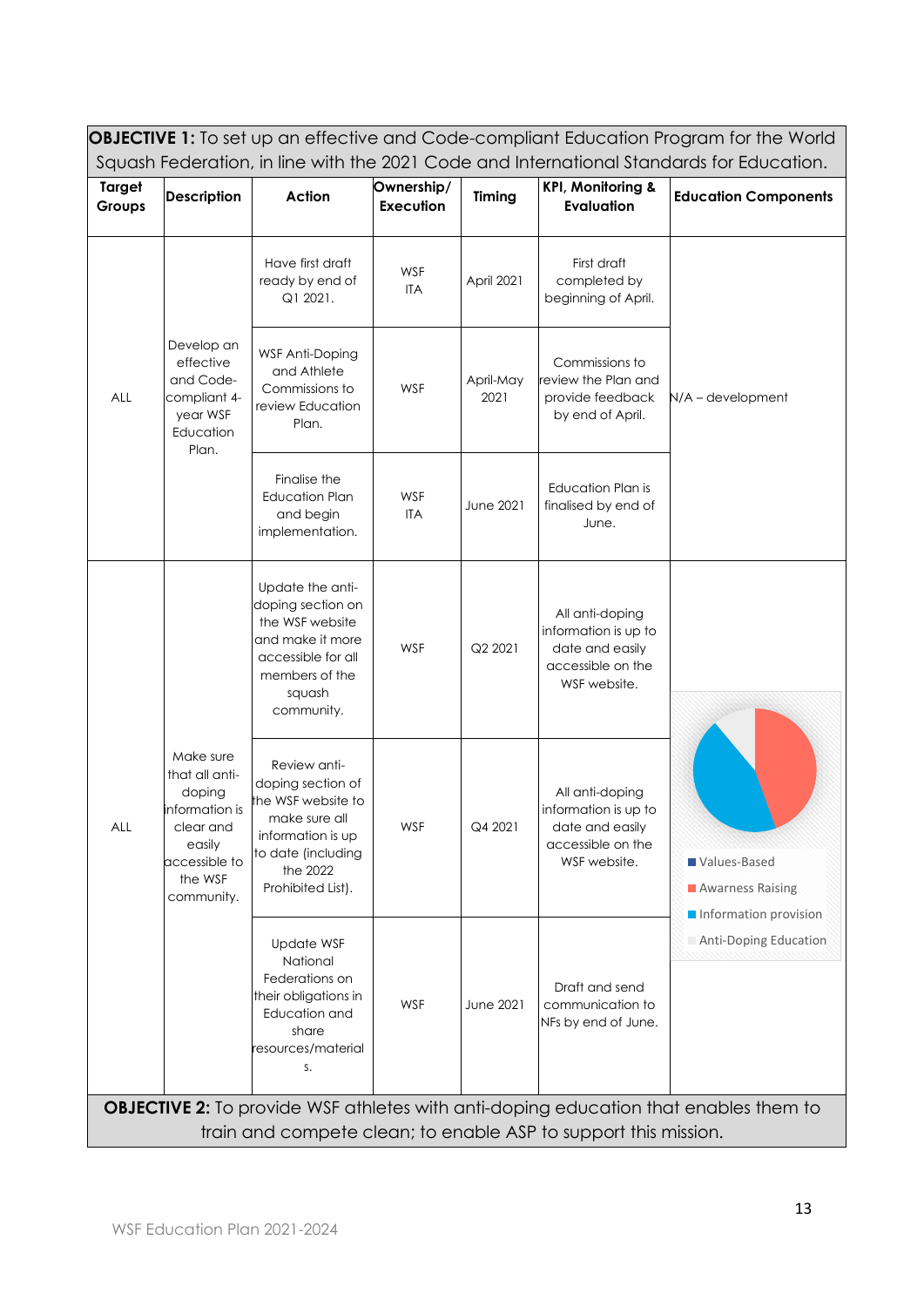| Target<br>Groups                                                                             | <b>Description</b>                                                                                                                                           | Action                                                                                                                                   | Ownership/<br>Execution | Timing             | <b>KPI, Monitoring &amp;</b><br><b>Evaluation</b>                                                                         | <b>Education Components</b>                                                        |
|----------------------------------------------------------------------------------------------|--------------------------------------------------------------------------------------------------------------------------------------------------------------|------------------------------------------------------------------------------------------------------------------------------------------|-------------------------|--------------------|---------------------------------------------------------------------------------------------------------------------------|------------------------------------------------------------------------------------|
|                                                                                              | Five-webinar<br>series                                                                                                                                       | Actively promote<br>the webinar series<br>to all target<br>groups.                                                                       | <b>WSF</b>              | Spring/<br>Autumn  | Attendance rates<br>by role (athlete,<br>coach etc.) and<br>country.                                                      |                                                                                    |
| Mandatory<br>for the<br>Education<br>Pool.<br>Strongly<br>encourage<br>d for Other<br>Target | covering the<br>compulsory<br>education<br>topics as set<br>out in the<br>Code and<br><b>ISE.</b> The series<br>delivered in<br>English with<br>simultaneous | Participate in the<br>webinar series.                                                                                                    | <b>ITA</b>              | Spring /<br>Autumn | Participant survey<br>with questions<br>designed to<br>evaluate the level of<br>knowledge and<br>learners'<br>experience. |                                                                                    |
| Groups.                                                                                      | translation to<br>Arabic,<br>Chinese,<br>French.<br>Russian and<br>Spanish.                                                                                  | All participants to<br>receive<br>presentation<br>materials and<br>related education<br>resources by email<br>after the<br>presentation. | <b>ITA</b>              | Spring/<br>Autumn  | Course completion<br>certificates to be<br>issued to all<br>participants who<br>attend all 5 sessions.                    | Values-Based<br>Awarness Raising<br>Information provision<br>Anti-Doping Education |
| ALL                                                                                          | Take<br>advantage<br>of ADEL as a<br>free and<br>effective<br>anti-doping<br>education<br>resource.                                                          | Actively promote<br>the various<br>modules available<br>on ADEL.                                                                         | WSF                     | Ongoing            | Monitor course<br>completion rates for<br><b>ADEL</b> profiles<br>created under WSF.                                      |                                                                                    |

|                         | <b>OBJECTIVE 3:</b> To set up and deliver effective anti-doping communication with relevant and<br>up-to-date information.       |                                                                                                                                                                  |                         |         |                                                                              |                             |
|-------------------------|----------------------------------------------------------------------------------------------------------------------------------|------------------------------------------------------------------------------------------------------------------------------------------------------------------|-------------------------|---------|------------------------------------------------------------------------------|-----------------------------|
| <b>Target</b><br>Groups | <b>Description</b>                                                                                                               | Action                                                                                                                                                           | Ownership/<br>Execution | Timing  | <b>KPI, Monitoring &amp;</b><br><b>Evaluation</b>                            | <b>Education Components</b> |
| <b>ALL</b>              | Regularly<br>share anti-<br>doping<br>information.<br>resources,<br>key<br>messages<br>and calls to<br>action via<br>WSF website | TBC on activity<br>with WSF<br>communications<br>staff $-$ suggestion<br>is to launch a<br>social media<br>campaign with<br>consistent anti-<br>doping messages. | <b>WSF</b>              | Ongoing | Communications<br>report: number<br>clicks, reactions,<br>shares, views etc. |                             |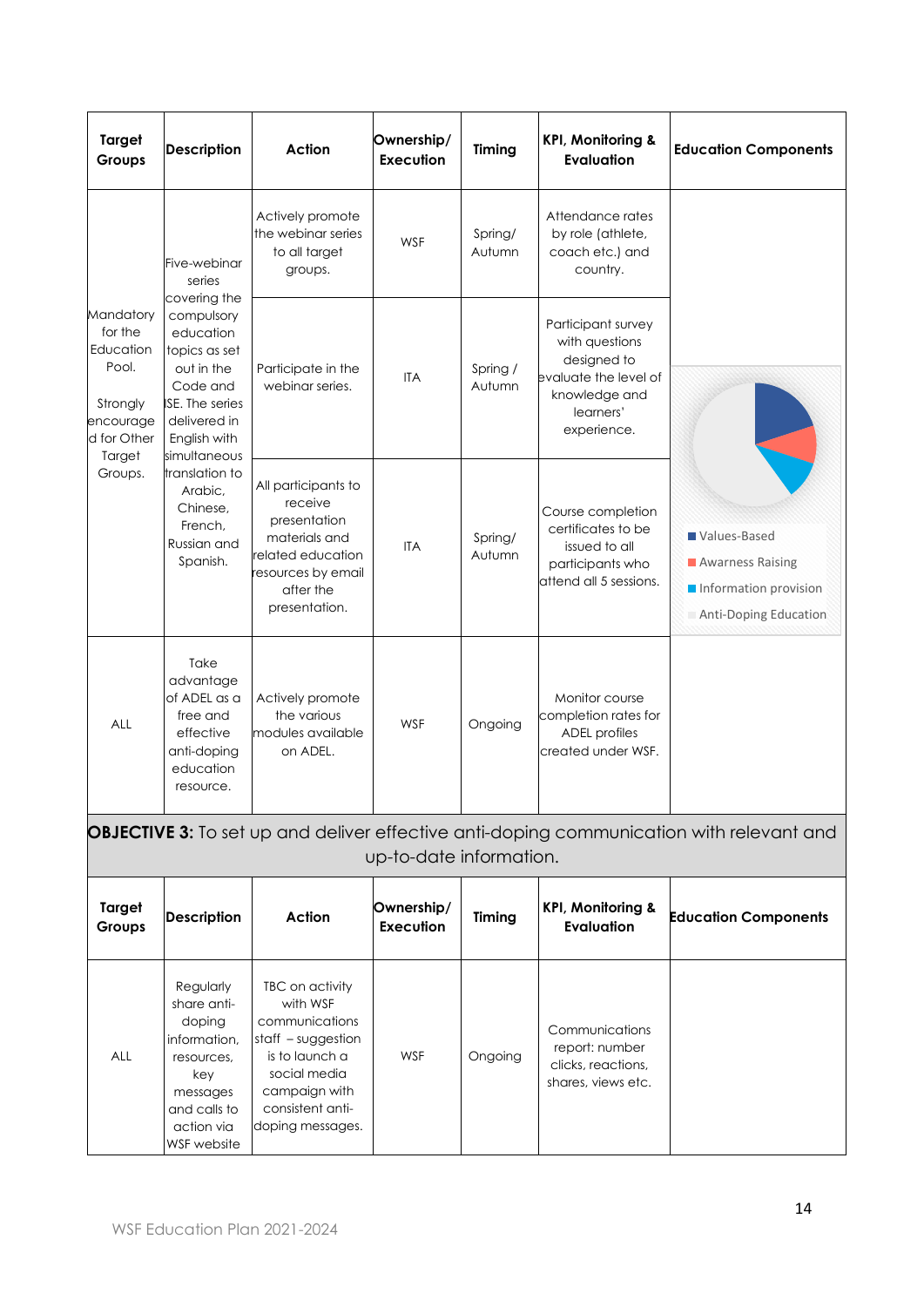| and social<br>media<br>channels. | Promote the<br>updated anti-<br>doping section of<br>the WSF website.               | <b>WSF</b> | Q2 2021 | Communications<br>report: number of<br>page visits and<br>resource<br>downloads. |                                                                                           |
|----------------------------------|-------------------------------------------------------------------------------------|------------|---------|----------------------------------------------------------------------------------|-------------------------------------------------------------------------------------------|
|                                  | Share the<br>Education Plan in<br>the anti-doping<br>section of the WSF<br>website. | WSF        | Q2 2021 | Communications<br>report: number of<br>Education Plan<br>page views.             | Values-Based<br>Awarness Raising<br>Information provision<br><b>Anti-Doping Education</b> |

# Educational Components

In line with the ISE, the World Squash Federation Education Plan incorporates the following four components:

- o **Values-Based Education:** Delivering activities that emphasise the development of an individual's personal values and principles. It builds the learner's capacity to make decisions to behave ethically.
- o **Awareness Raising:** Highlighting topics and issues related to clean sport.
- o **Information Provision:** Making available accurate, up to date content related to clean sport.
- o **Anti-Doping Education:** Delivering training on anti-doping topics to build competencies in clean sport behaviors and make informed decisions.

# <span id="page-15-0"></span>Objectives, Activities and Timelines

The World Squash Federation has defined a series of objectives with the overall goal of ensuring that the WSF Education Pool and Other Target Groups receive a proportionate amount of effective high-quality anti-doping education. Under each objective is a list of specific activities that contribute to the achievement of the overall goal within a defined time frame.

As the Education Pool is meant to be adjusted at the end of each calendar year, WSF will also annually review the corresponding objectives. This exercise, along with yearend evaluation of the overall progress of the Education Plan, will take place in Q4 of each year.

This section outlines activities that can then be evaluated by program monitoring and evaluating learning, the first two steps of the Education Plan Monitoring and Evaluation process as presented in the next section of this document<sup>10</sup>. Here, specific Key Performance Indicators (KPIs) are allocated to each education activity. These

<sup>10</sup> As outlined in the WADA Guidelines for the International Standard for Education, p. 117.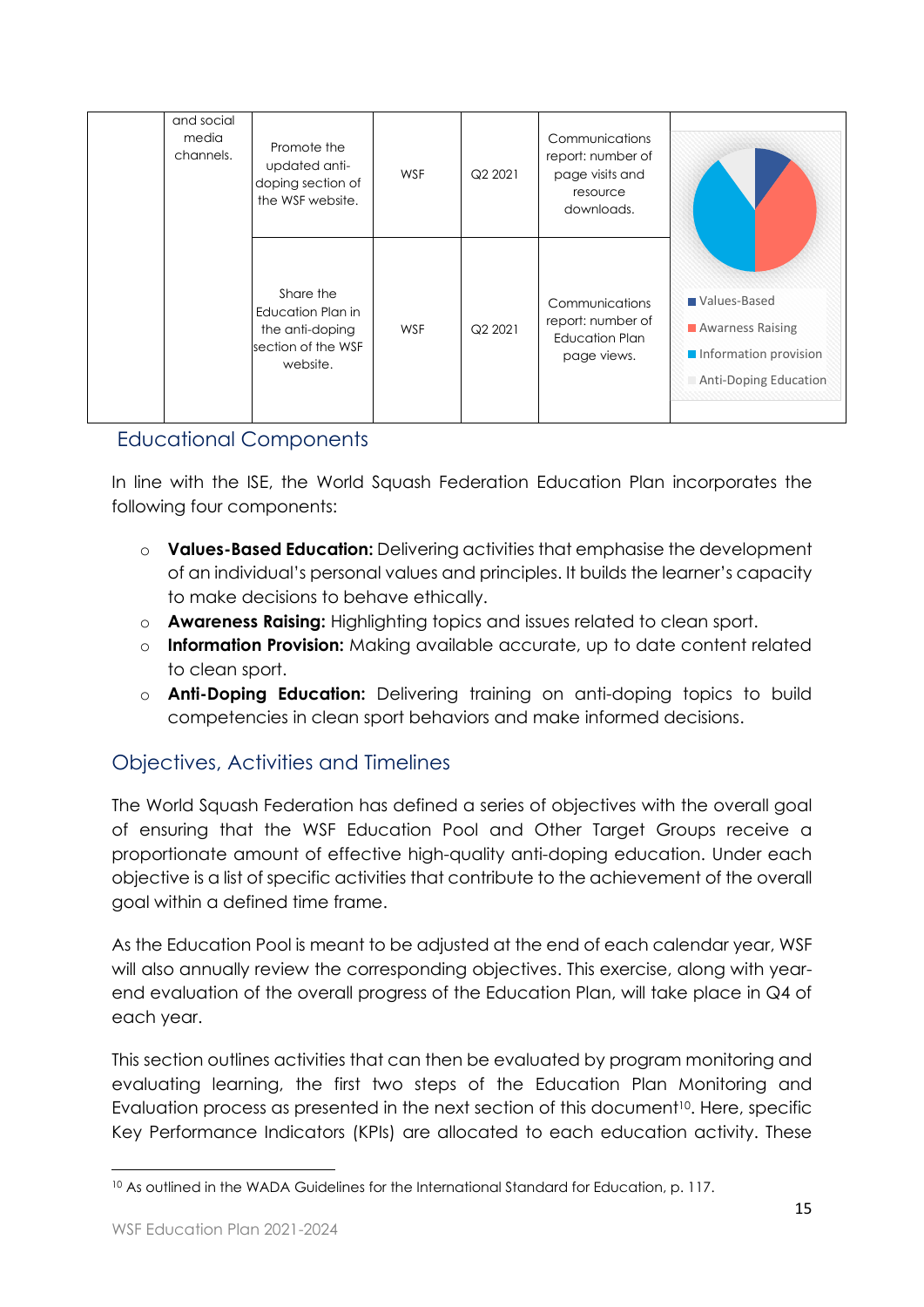specific monitoring tools will ensure that the implementation of the education plan can be easily tracked and that all the deadlines are respected.

It is important to note that the Monitoring and Evaluation section of this document provides additional reporting mechanisms that will be used for program evaluation and determining impact, the final two steps of the WSF Education Plan Monitoring and Evaluation process<sup>11</sup>.

## <span id="page-16-0"></span>Resources

This section presents all the resources that the World Squash Federation has at its disposal for anti-doping education. Three main types of resources have been identified: human, information and financial resources.

## <span id="page-16-1"></span>Human Resources

WSF does not currently have any staff dedicated to the squash anti-doping program as its execution has been delegated to the International Testing Agency. The Chair of the WSF Medical/Anti-Doping Commission is working on the clean sport education program on a volunteer basis. Other members of the WSF team are indirectly involved in the execution of anti-doping education (i.e. the communications manager and events team).

In addition, while the WSF Athlete Commission and Anti-Doping Commission members do not add human capacity, they will act as experts, providing their feedback on the Education Plan and occasionally contributing to certain educational activities in different volunteer roles (i.e. as presenters/speakers).

## <span id="page-16-2"></span>Information Resources

WSF relies mainly on existing information and educational resources (Appendix C provides a full list). Resources are broken down by topic and language in which they are available. A section with description of and links to WADA's ADEL resources is included to give the all members of the WSF community direct access to free elearning tools.

## <span id="page-16-3"></span>Financial Resources

WSF has assigned resources to the development of the Education Plan and delivery of a webinar series (with simultaneous translation). In addition, a separate budget is allocated to event-based education and any related variable costs such as materials, giveaways and travel costs for staff. This budget could be reviewed or reduced due to the impact of the current pandemic.

<sup>11</sup> As outlined in the WADA Guidelines for the International Standard for Education, p. 117.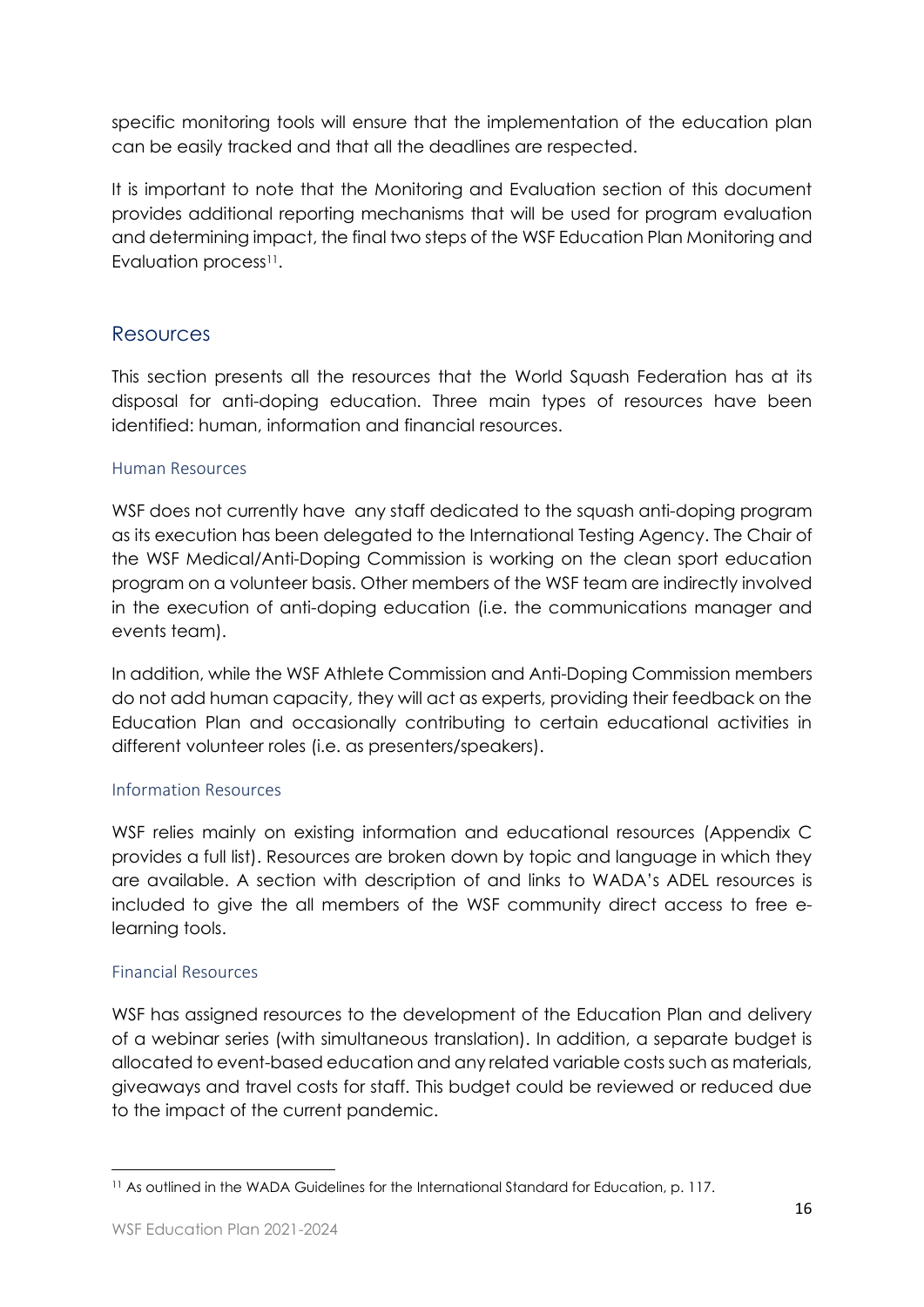# <span id="page-17-0"></span>MONITORING AND EVALUATION

# <span id="page-17-1"></span>Evaluation and Reporting

The World Squash Federation Education Plan is subject to continuous monitoring and regular evaluation. The monitoring and evaluation mechanisms used in this plan were developed in line with the WADA Guidelines for the International Standard for Education. More specifically, they are consistent with the four monitoring and evaluation components:

| <b>Monitoring (M)</b>              | What:<br>Collecting information and capturing data regularly and over time<br>to see progress towards achieving program objectives.<br>When:<br>Monitoring happens throughout the education program, before,<br>during and after education activities.                                                                                                                      |
|------------------------------------|-----------------------------------------------------------------------------------------------------------------------------------------------------------------------------------------------------------------------------------------------------------------------------------------------------------------------------------------------------------------------------|
| <b>Evaluating Learning</b><br>(EL) | What:<br>Determining whether your education activity participants have<br>learned something as well as gathering feedback to determine the<br>quality of the learning experience or interaction.<br>When:<br>Evaluating learning happens during and at the end of education<br>activities.                                                                                  |
| <b>Program Evaluation</b><br>(PE)  | What:<br>Focuses on asking the questions: Was it worth it? Were program<br>objectives met?<br>When:<br>Program evaluation will typically happen annually on a fix date; i.e.<br>once all educational activities have been completed.                                                                                                                                        |
| Determining<br>Impact<br>(DI)      | What:<br>Measures whether the education program has made a difference.<br>Has it affected the behavior of athletes and Athlete Support<br>Personnel? Has it made an impact beyond the set program<br>objectives? Is there objective quantification tools that can measure<br>impact?<br>When:<br>At the end of each calendar year and at the end of the four-year<br>cycle. |

The KPIs indicated in the Objectives, Activities and Timelines section of this Education Plan contribute to Monitoring and Evaluating Learning. Additional KPIs have been established for Program Evaluation and Determining Impact. These are not tied to specific education activities but rather focus on the overall program evaluation.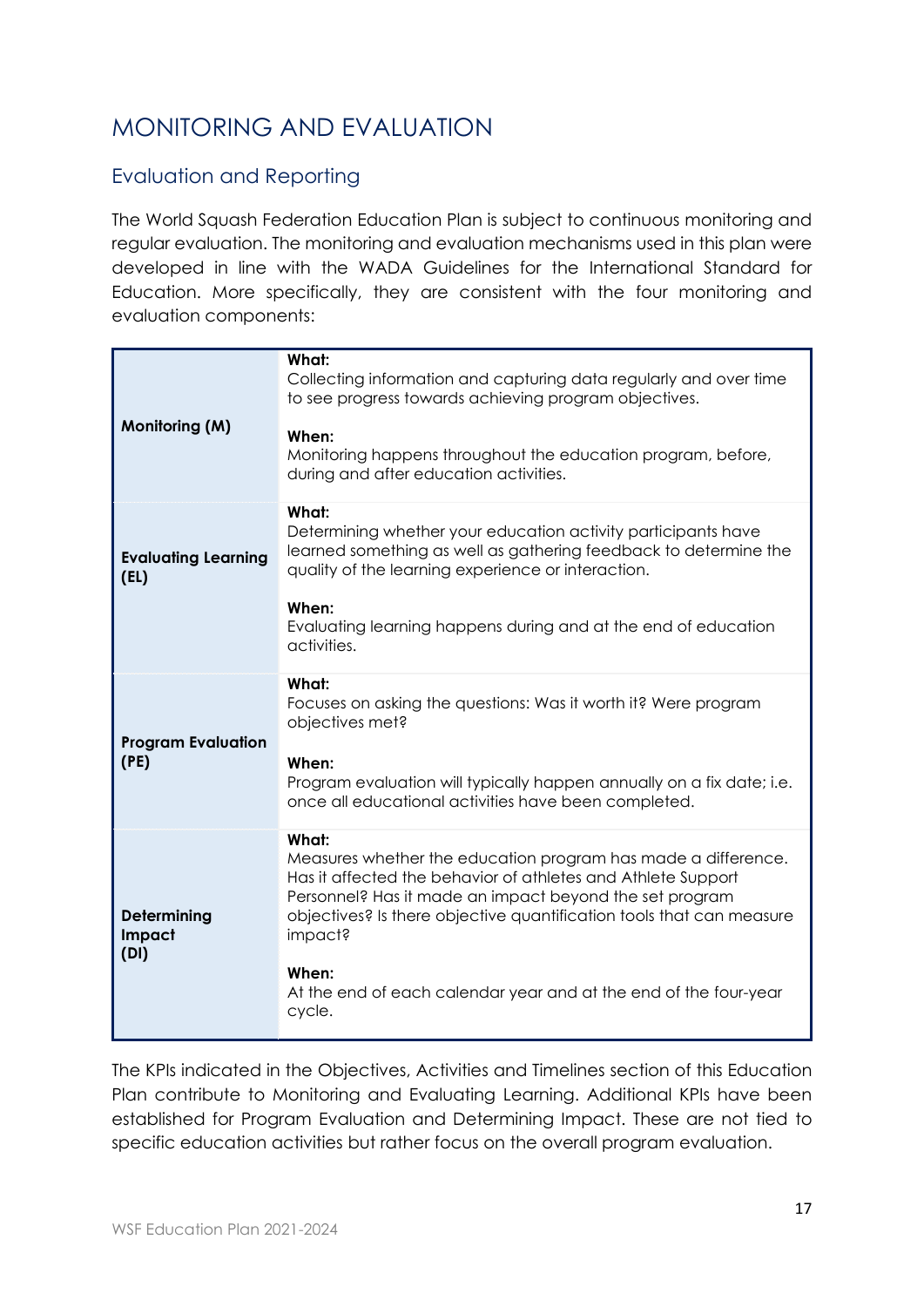The below table presents all the KPIs for the four monitoring and evaluation components. It also provides timelines and indicates the responsible person/organisation. The goal of this table is to have a clear view of the overall WSF Education Plan and to know which activity needs to be monitored when. This ensures a continuous monitoring and evaluation structure for WSF, one that complements the year-end overall program evaluation.

| <b>Activity</b>                                                                                                                                                             | Ownership           | g | Feb | Mar | Apr | May     | $\overline{\mathsf{s}}$ | $\overleftarrow{\underline{\mathsf{c}}}$ | <b>Gny</b> | Sep | $\overline{5}$ | Xov | Dec                |
|-----------------------------------------------------------------------------------------------------------------------------------------------------------------------------|---------------------|---|-----|-----|-----|---------|-------------------------|------------------------------------------|------------|-----|----------------|-----|--------------------|
| Update the anti-doping<br>section on the WSF website<br>and make it more accessible<br>for all members of the squash<br>community.                                          | <b>WSF</b>          |   |     |     | M   |         |                         |                                          |            |     |                |     |                    |
| Review anti-doping section of<br>the WSF website to make sure<br>all information is up to date<br>(including the 2022 Prohibited<br>List).                                  | <b>WSF</b>          |   |     |     |     |         |                         |                                          |            |     |                | M   | M                  |
| <b>Update WSF National</b><br>Federations on their<br>obligations in Education and<br>share resources/materials.                                                            | <b>WSF</b>          |   |     |     |     |         | M                       |                                          |            |     |                |     |                    |
| Five educational webinars are<br>delivered. Attendance<br>statistics and post-webinar<br>survey reports are collected<br>and analysed.                                      | ITA/WSF             |   |     |     |     | M<br>EL | M<br>EL                 |                                          |            |     |                |     |                    |
| ADEL course completion rates<br>for all WSF profiles are<br>downloaded and analysed.                                                                                        | <b>WSF</b>          |   |     |     |     |         |                         |                                          |            |     |                |     | M<br>EL.           |
| <b>WSF Communications</b><br>Manager provides a year-end<br>communications report.                                                                                          | <b>WSF</b><br>comms |   |     |     |     |         |                         |                                          |            |     |                | M   |                    |
| ITA monthly webinar series<br>attendance statistics and<br>participant survey reports are<br>received and reviewed.                                                         | ITA/FIE             |   |     |     |     |         |                         |                                          |            |     |                |     | M<br>EL.           |
| The 2021 Education Activities<br>are evaluated and an<br>updated Plan is prepared for<br>2022.<br><b>Education Pool and Other</b><br>Target Groups are updated<br>for 2022. | <b>WSF</b>          |   |     |     |     |         |                         |                                          |            |     |                |     | EL<br>P<br>Ε<br>DI |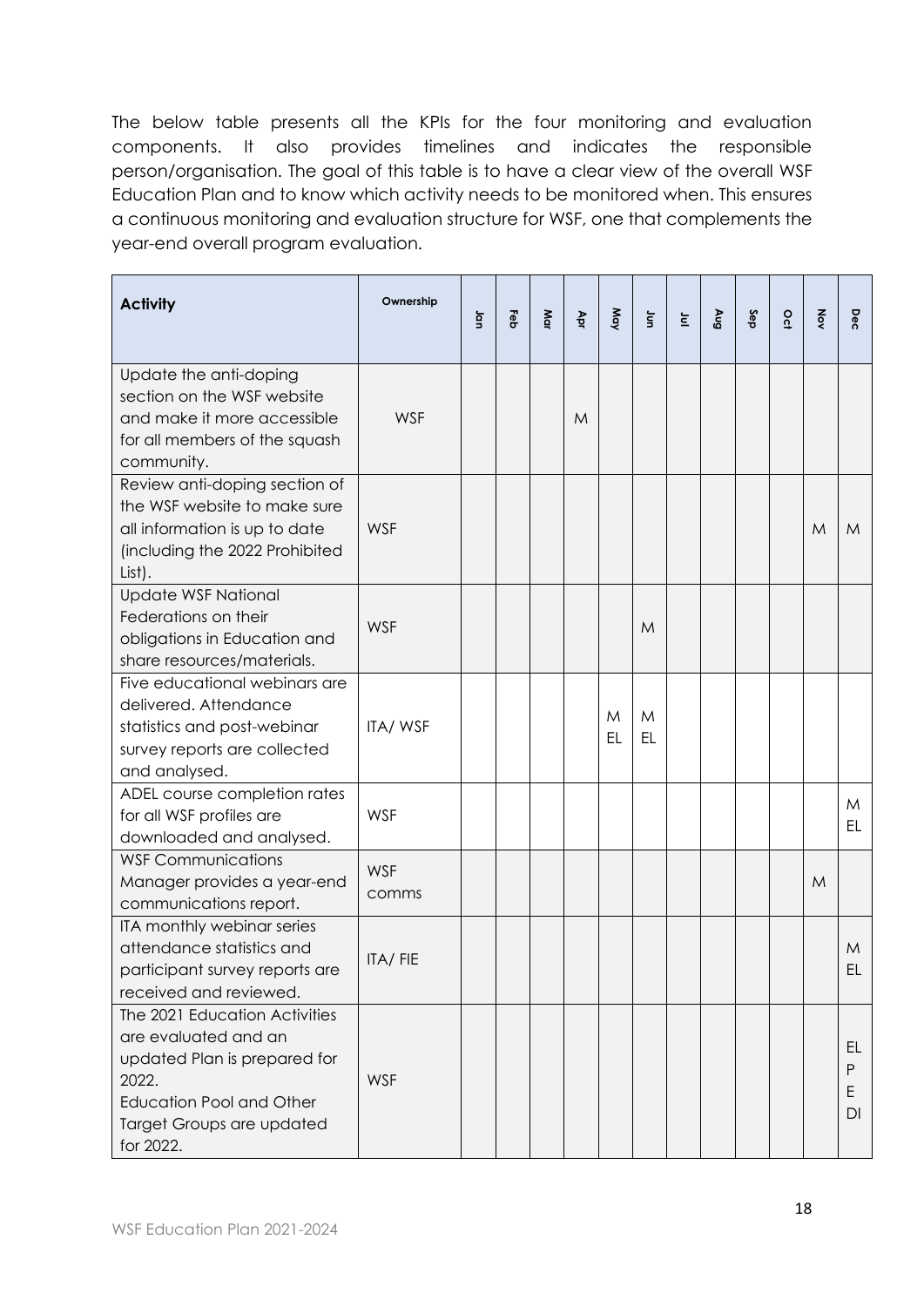# <span id="page-19-0"></span>SUPPORTING DOCUMENTS

This section presents all the documents that the World Squash Federation will use to measure the KPIs described in the Evaluation and Reporting section. This list will be shared with the relevant WSF departments to make sure they are aware of the request and collect the necessary data in a timely manner.

| <b>Document</b><br>Ownership           |                                                                               | Timeline/<br>deadlines                                 | Content                                                                                                                                                                                                                                                                                                                                                  |  |  |  |
|----------------------------------------|-------------------------------------------------------------------------------|--------------------------------------------------------|----------------------------------------------------------------------------------------------------------------------------------------------------------------------------------------------------------------------------------------------------------------------------------------------------------------------------------------------------------|--|--|--|
| Communications<br>Annual Report        | Communications                                                                | Q4 of each<br>year                                     | Report to include the following<br>$\bullet$<br>information: date, type, content<br>and recipient list of all<br>communications for the year. If<br>available, include open and<br>click rates for emails:<br>Include any soft metrics and<br>$\bullet$<br>observations.                                                                                 |  |  |  |
| Social Media<br>Annual Report          | Communications                                                                | Q4 of each<br>year                                     | <b>WSF Communications Manager</b><br>to determine metrics to be<br>included in report.                                                                                                                                                                                                                                                                   |  |  |  |
| Event-based<br><b>Education Report</b> | Events team or<br>organisation<br>responsible for<br>delivery of<br>education | <b>Based on</b><br>event dates<br>(2022 and<br>beyond) | Event-based education<br>$\bullet$<br>participants to be surveyed at<br>the event. A sample event-<br>based education survey can be<br>found in Appendix D;<br>Report to include the following<br>information: event-based<br>education date, location,<br>format, content, audience (type<br>and numbers) and participant<br>feedback (survey results). |  |  |  |
| Webinar Report                         | <b>ITA</b>                                                                    | <b>Based on</b><br>webinar<br>dates                    | Report generated after each<br>$\bullet$<br>webinar showing attendance<br>and feedback.                                                                                                                                                                                                                                                                  |  |  |  |

# <span id="page-19-1"></span>FUTURE CONSIDERATIONS

As this is the first World Squash Federation Education Plan under the new WADA Code and ISE, it is meant to continuously evolve and adapt to the realities of the Federation and to the needs of the squash community. The presented Plan focuses on the highest education priorities and balances the need for strong educational activities with the limitations described in the introductory sections of this Plan.

As highlighted in the previous sections, this Education Plan is designed for a four-year cycle from 2021 to 2024. This plan will be regularly adjusted throughout the said cycle. The Education Pool and other Target Groups will grow, new objectives and KPIs may be added and the evaluation mechanisms will receive an annual review.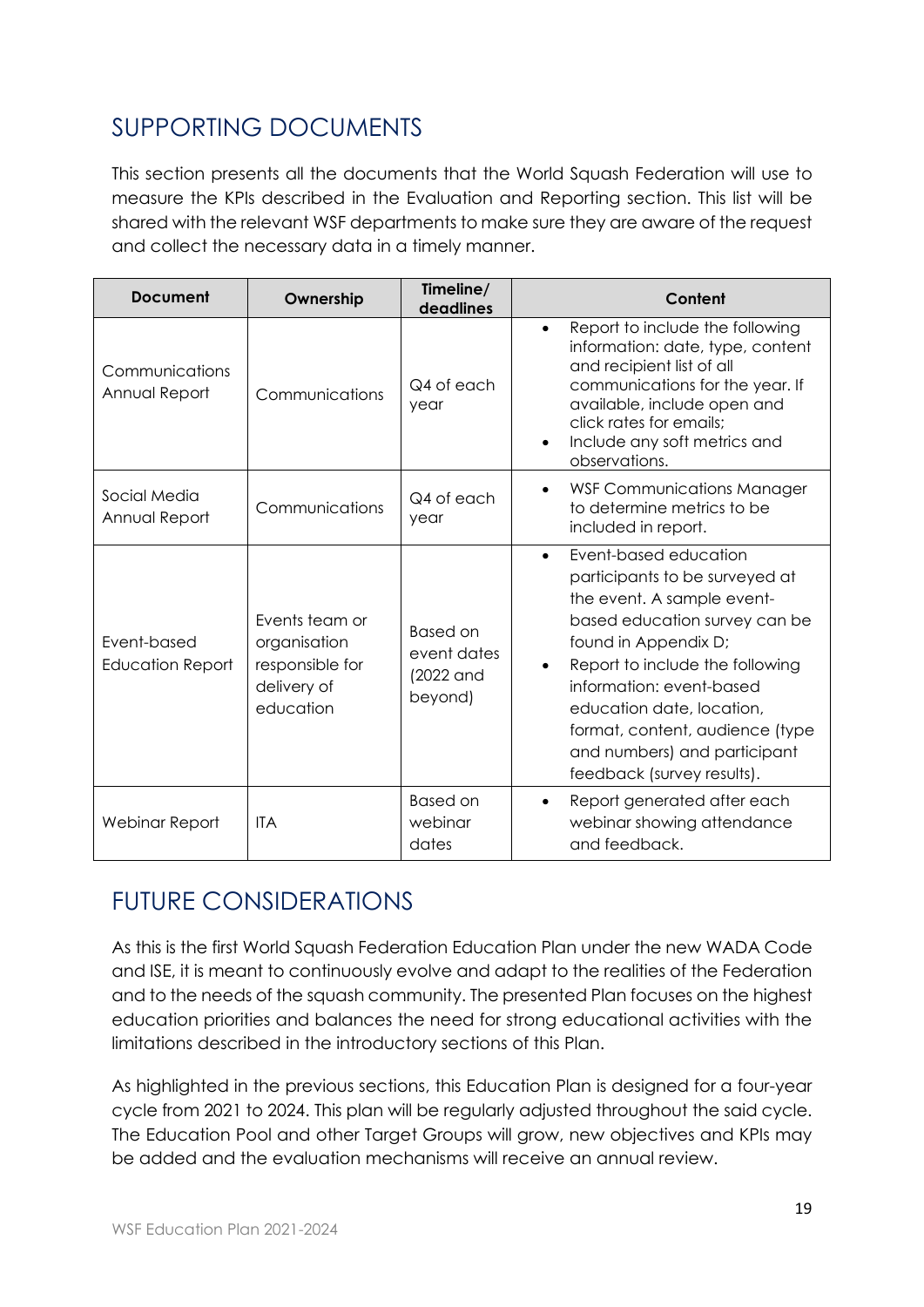# APPENDIX A

# **Definitions**

<span id="page-20-1"></span><span id="page-20-0"></span>**ADAMS:** The Anti-Doping Administration and Management System is a Web-based database management tool for data entry, storage, sharing, and reporting designed to assist stakeholders and WADA in their anti-doping operations in conjunction with data protection legislation.

**Adverse Analytical Finding (AAF):** A report from a WADA-accredited Laboratory or other WADA-approved Laboratory that, consistent with the International Standard for Laboratories and related Technical Documents, identified in a Sample the presence of a Prohibited Substance or its Metabolites or Markers or evidence of the use of a Prohibited Method.

**Anti-Doping Organisation (ADO):** WADA or a Signatory that is responsible for adopting rules for initiating, implementing or enforcing any part of the Doping Control process. This includes, for example, the International Olympic Committee, the International Paralympic Committee, other Major Event Organisation s that conduct Testing at their Events, International Federations, and National Anti-Doping Organisations.

Anti-Doping Education: Delivering training on anti-doping topics to build competencies in clean sport behaviors and make informed decisions.

**Athlete:** Any Person who competes in sport at the international level (as defined by each International Federation) or the national level (as defined by each National Anti-Doping Organisation ). An Anti-Doping Organisation has discretion to apply antidoping rules to an Athlete who is neither an International-Level Athlete nor a National-Level Athlete, and thus to bring them within the definition of "Athlete." In relation to Athletes who are neither International-Level nor National-Level Athletes, an Anti-Doping Organisation may elect to: conduct limited Testing or no Testing at all; analyse Samples for less than the full menu of Prohibited Substances; require limited or no whereabouts information; or not require advance TUEs. However, if an Article 2.1, 2.3 or 2.5 anti-doping rule violation is committed by any Athlete over whom an Anti-Doping Organisation has elected to exercise its authority to test and who competes below the international or national level, then the Consequences set forth in the Code must be applied. For purposes of Article 2.8 and Article 2.9 and for purposes of antidoping information and Education, any Person who participates in sport under the authority of any Signatory, government, or other sports organisation accepting the Code is an Athlete.

**Athlete Biological Passport:** The program and methods of gathering and collating data as described in the International Standard for Testing and Investigations and International Standard for Laboratories.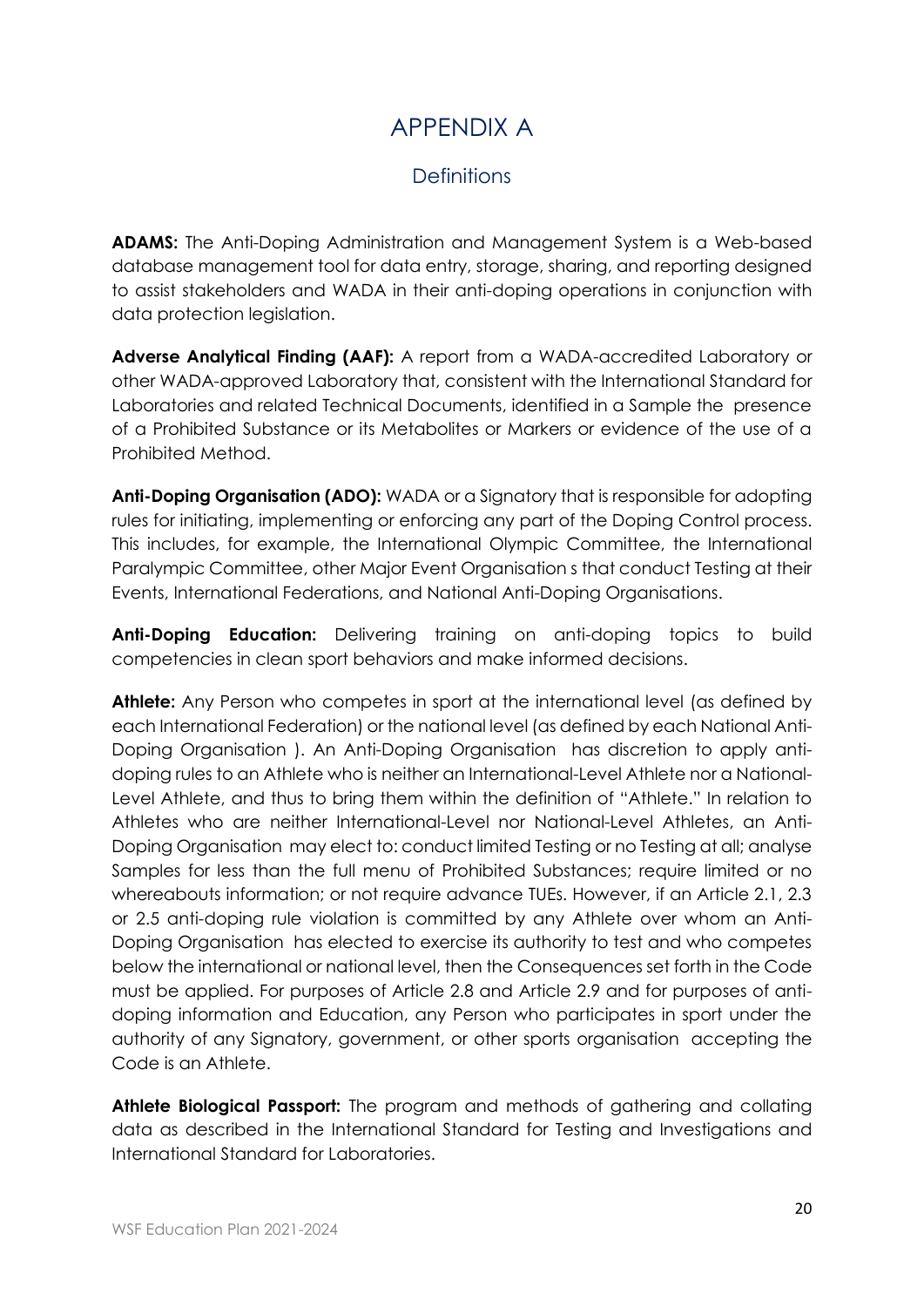**Athlete Support Personnel:** Any coach, trainer, manager, agent, team staff, official, medical, paramedical personnel, parent or any other Person working with, treating or assisting an Athlete participating in or preparing for sports Competition.

**Awareness Raising:** Highlighting topics and issues related to clean sport.

**Code:** The World Anti-Doping Code.

**Competition:** A single race, match, game or singular sport contest. For example, a basketball game or the finals of the Olympic 100-meter race in athletics. For stage races and other sport contests where prizes are awarded on a daily or other interim basis the distinction between a Competition and an Event will be as provided in the rules of the applicable International Federation.

**Consequences of Anti-Doping Rule Violations ("Consequences"):** An Athlete's or other Person's violation of an anti-doping rule may result in one or more of the following: (a) Disqualification means the Athlete's results in a particular Competition or Event are invalidated, with all resulting Consequences including forfeiture of any medals, points and prizes; (b) Ineligibility means the Athlete or other Person is barred on account of an anti-doping rule violation for a specified period of time from participating in any Competition or other activity or funding as provided in Article 10.14; (c) Provisional Suspension means the Athlete or other Person is barred temporarily from participating in any Competition or activity prior to the final decision at a hearing conducted under Article 8; (d) Financial Consequences means a financial sanction imposed for an anti-doping rule violation or to recover costs associated with an anti-doping rule violation; and (e) Public Disclosure means the dissemination or distribution of information to the general public or Persons beyond those Persons entitled to earlier notification in accordance with Article 14. Teams in Team Sports may also be subject to Consequences as provided in Article 11.

**Doping Control:** All steps and processes from test distribution planning through to ultimate disposition of any appeal and the enforcement of Consequences, including all steps and processes in between, including but not limited to, Testing, investigations, whereabouts, TUEs, Sample collection and handling, laboratory analysis, Results Management, hearings and appeals, and investigations or proceedings relating to violations of Article 10.14 (Status During Ineligibility or Provisional Suspension).

**Education:** The process of learning to instill values and develop behaviours that foster and protect the spirit of sport, and to prevent intentional and unintentional doping

**Education Plan:** A document that includes: a situation assessment; identification of an Education Pool; objectives; Education activities and monitoring procedures as required by Article 4.

**Education Pool:** A list of target groups identified through a system assessment process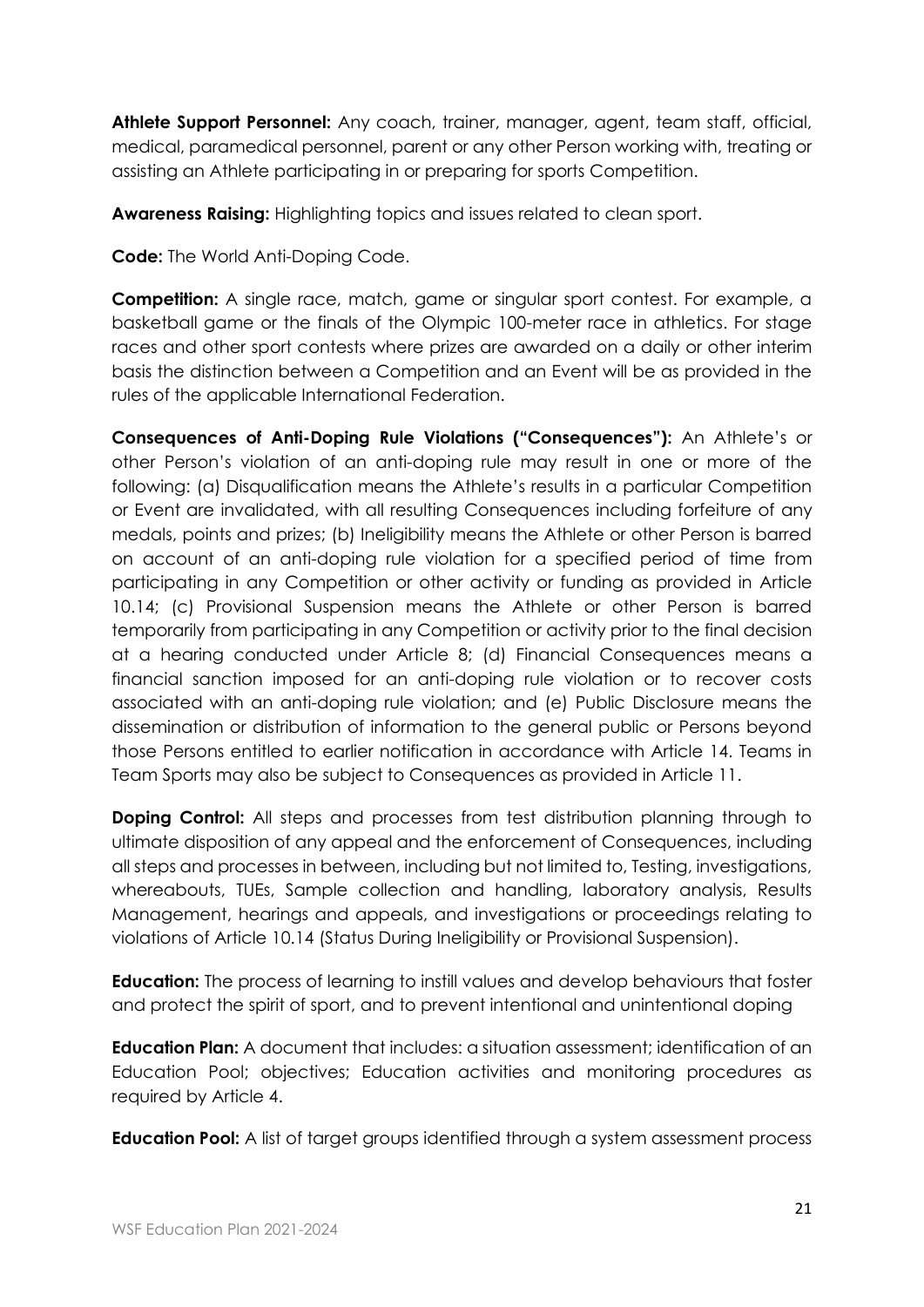**Education Program:** A collection of Education activities undertaken by a Signatory to achieve the intended learning objectives.

**Educator:** A person who has been trained to deliver Education and is authorised by a Signatory for this purpose.

**Event:** A series of individual Competitions conducted together under one ruling body (e.g., the Olympic Games, World Championships of an International Federation, or Pan American Games).

**Event-based Education:** Any type of Education activity which takes place at or in association with an Event (2021 International Standard for Education).

**Guidelines for Education:** A non-mandatory document in the World Anti-Doping Program that provides guidance on Education and is made available to Signatories by WADA.

**Information Provision:** Making available accurate, up to date content related to clean sport.

**International Event:** An Event or Competition where the International Olympic Committee, the International Paralympic Committee, an International Federation, a Major Event Organisation , or another international sport organisation is the ruling body for the Event or appoints the technical officials for the Event.

**International-Level Athlete:** Athletes who compete in sport at the international level, as defined by each International Federation, consistent with the International Standard for Testing and Investigations.

**International Standard:** A standard adopted by WADA in support of the Code. Compliance with an International Standard (as opposed to another alternative standard, practice or procedure) shall be sufficient to conclude that the procedures addressed by the International Standard were performed properly. International Standards shall include any Technical Documents issued pursuant to the International Standard.

**Minor:** A natural Person who has not reached the age of eighteen years.

**National Anti-Doping Organisation (NADO):** The entity(ies) designated by each country as possessing the primary authority and responsibility to adopt and implement anti-doping rules, direct the collection of Samples, manage test results and conduct Results Management at the national level. If this designation has not been made by the competent public authority(ies), the entity shall be the country's National Olympic Committee or its designee.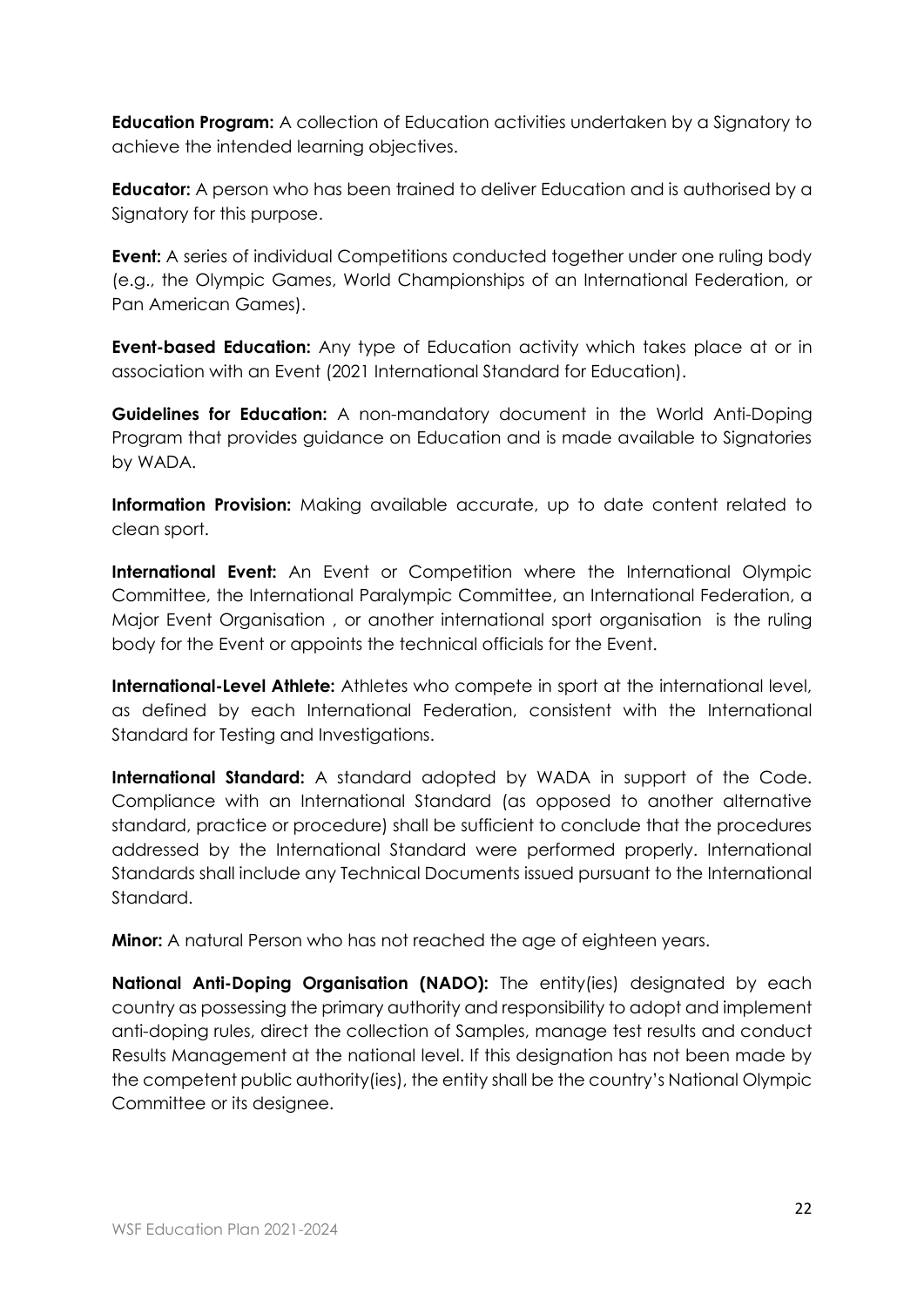**National-Level Athlete:** Athletes who compete in sport at the national level, as defined by each National Anti-Doping Organisation , consistent with the International Standard for Testing and Investigations.

**Prevention:** Refers to interventions undertaken to stop doping from occurring. There are four key interrelated strategies to Prevention: Education; deterrence; detection; and enforcement.

**Prohibited List:** The List identifying the Prohibited Substances and Prohibited Methods.

**Recreational Athlete:** A natural Person who is so defined by the relevant National Anti-Doping Organisation ; provided, however, the term shall not include any Person who, within the five years prior to committing any anti-doping rule violation, has been an International-Level Athlete (as defined by each International Federation consistent with the International Standard for Testing and Investigations) or National-Level Athlete (as defined by each National Anti-Doping Organisation consistent with the International Standard for Testing and Investigations), has represented any country in an International Event in an open category or has been included within any Registered Testing Pool or other whereabouts information pool maintained by any International Federation or National Anti-Doping Organisation .

**Registered Testing Pool (RTP):** The pool of highest-priority Athletes established separately at the international level by International Federations and at the national level by National Anti-Doping Organisation s, who are subject to focused In-Competition and Out-of-Competition Testing as part of that International Federation's or National Anti-Doping Organisation 's test distribution plan and therefore are required to provide whereabouts information as provided in Article 5.5 and the International Standard for Testing and Investigations.

**Specified Substances:** For purposes of the application of Article 10 (WADA Code 2021), all Prohibited Substances shall be Specified Substances except as identified on the Prohibited List.

**Substances of Abuse:** For purposes of applying Article 10 (WADA Code 2021), Substances of Abuse shall include those Prohibited Substances which are specifically identified as Substances of Abuse on the Prohibited List because they are frequently abused in society outside of the context of sport.

**Strict Liability:** The rule which provides that under Article 2.1 and Article 2.2, it is not necessary that intent, Fault, negligence, or knowing Use on the Athlete's part be demonstrated by the Anti-Doping Organisation in order to establish an anti-doping rule violation.

**Testing:** The parts of the Doping Control process involving test distribution planning, Sample collection, Sample handling, and Sample transport to the laboratory.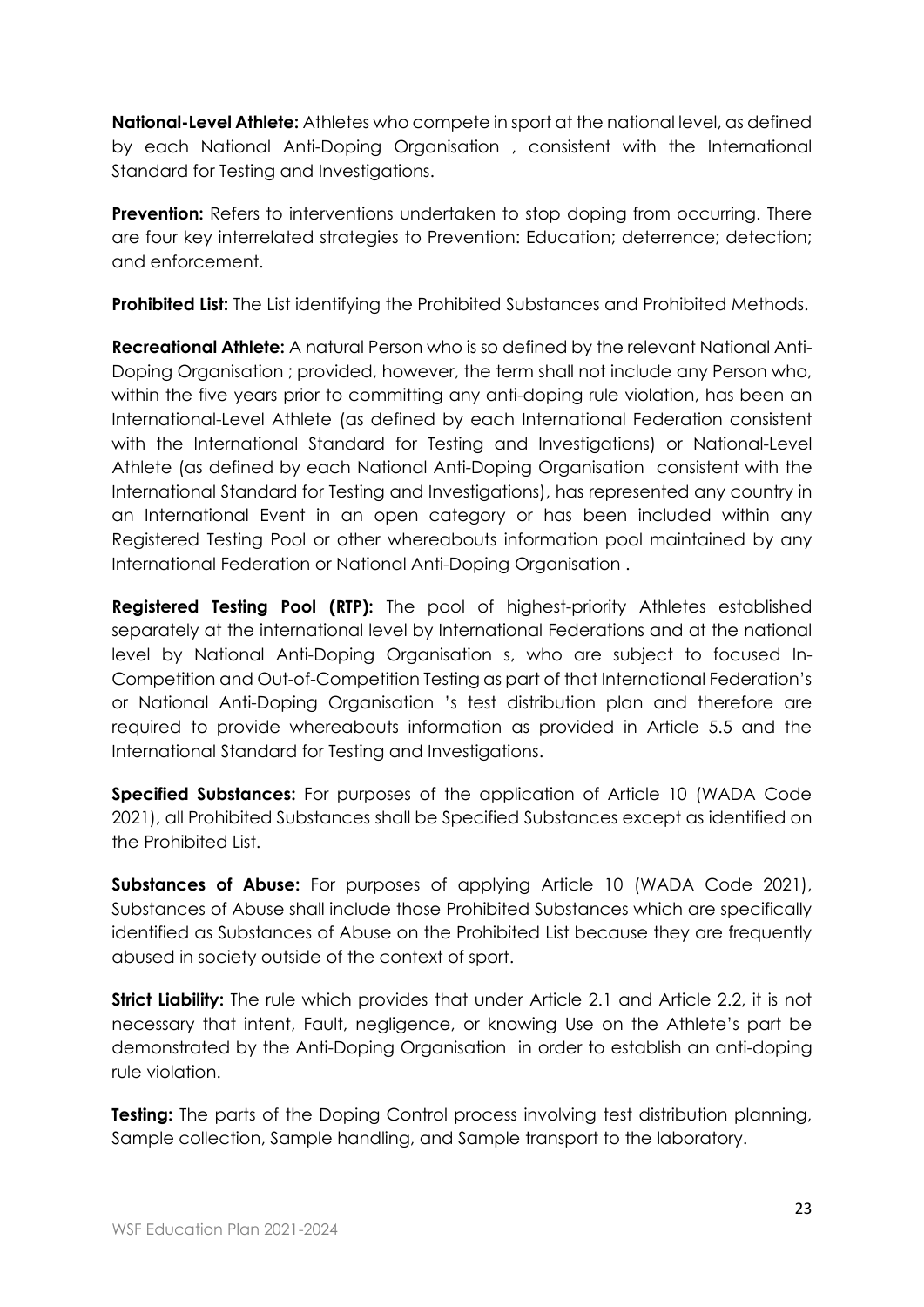**Therapeutic Use Exemption (TUE):** A Therapeutic Use Exemption allows an Athlete with a medical condition to use a Prohibited Substance or Prohibited Method, but only if the conditions set out in Article 4.4 and the International Standard for Therapeutic Use Exemptions are met.

**Values-based Education:** Delivering activities that emphasises the development of an individual's personal values and principles. It builds the learner's capacity to make decisions to behave ethically.

**WADA:** The World Anti-Doping Agency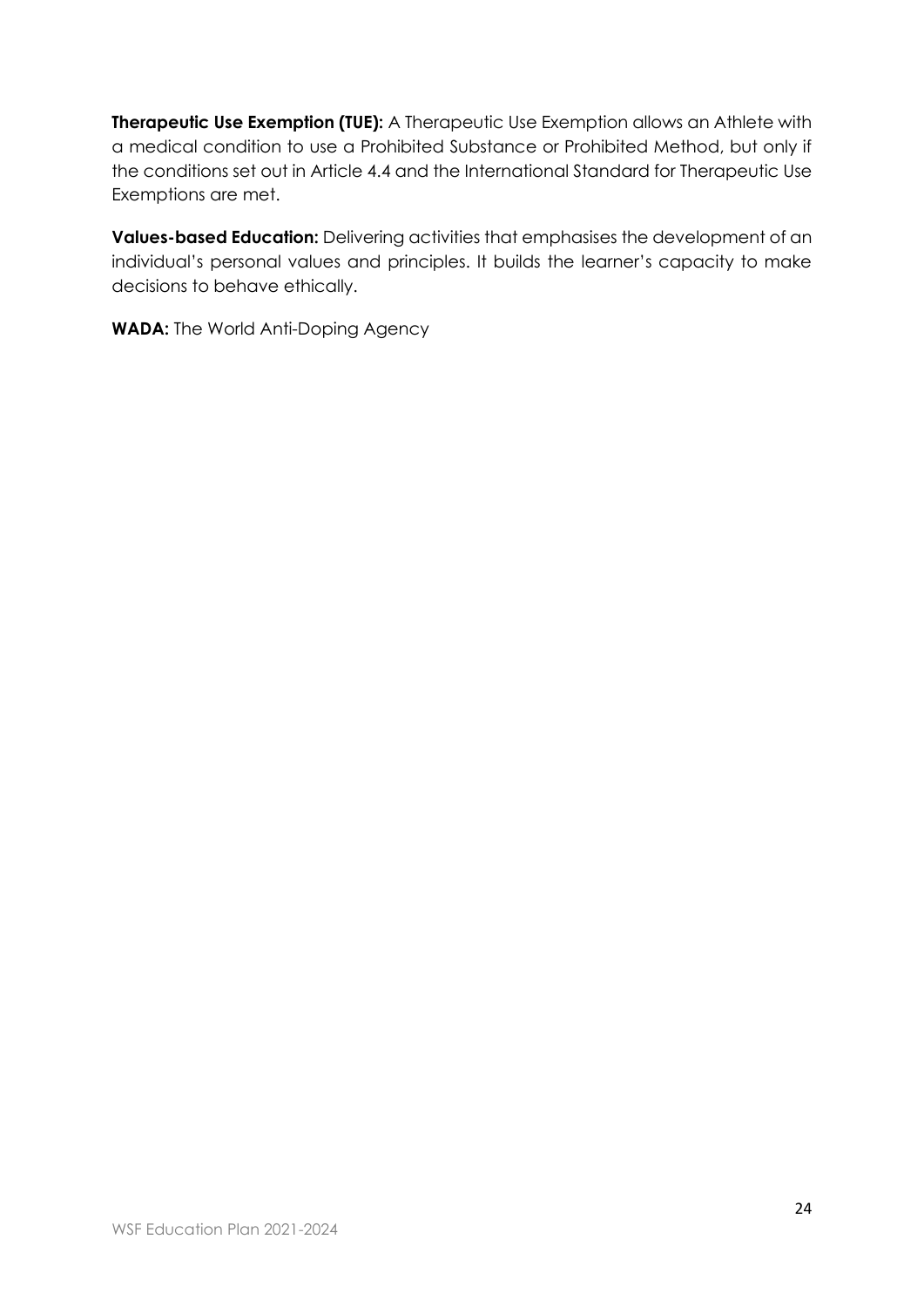# APPENDIX B

# Previous WSF Education Plan

## **Anti-Doping Education Strategy 2018-2021 (March 2018)**

<span id="page-25-1"></span><span id="page-25-0"></span>THE CURRENT SITUATION

Within squash there are many thousands of athletes, coaches, officials, support personnel and family members. This sporting landscape presents a significant challenge in relation to the identification of who, when and where to target for antidoping education.

This Strategy aims to ensure that athletes subject to testing have all the education they need to limit the risk of inadvertent doping. The World Squash Federation (WSF) will continue to offer Outreach education at World Junior Championships where the most talented young athletes are competing, but we will also seek alternative

methods of identifying those in most immediate need of education.

Any athlete can be tested at any time, in, or out, of competition. Bearing this fact in mind, the potential scale of our educational efforts is huge. The long term goal must be to ensure that everyone within our sport is equipped with the necessary information to make an informed decision. Doing so will lessen their risk of inadvertent doping. In an effort to work towards this goal, this document will outline the approach that the WSF will be undertaking over the next four years.

At the heart of the WSF's approach is the belief that being "clean" and winning "clean" is not just something to aspire to, it is also something to be proud of. This core belief is not just something for athletes, but should be a fundamental principle upheld and promoted by all of those involved in our sport (e.g., coaches, officials, medics, physios, support staff, team management, parents, etc.). The environment surrounding the athlete is crucial to shaping future behaviour and its importance cannot be overlooked.

VISION

To create a generation of athletes who have confidence in their ability to succeed in squash without resorting to the misuse of Prohibited Substances or Prohibited Methods.

To create a generation of support personnel who understand that the athletes they work with can achieve their goals without resorting to Prohibited Substances or Prohibited Methods, and who embrace their obligations within the "100% me" principles.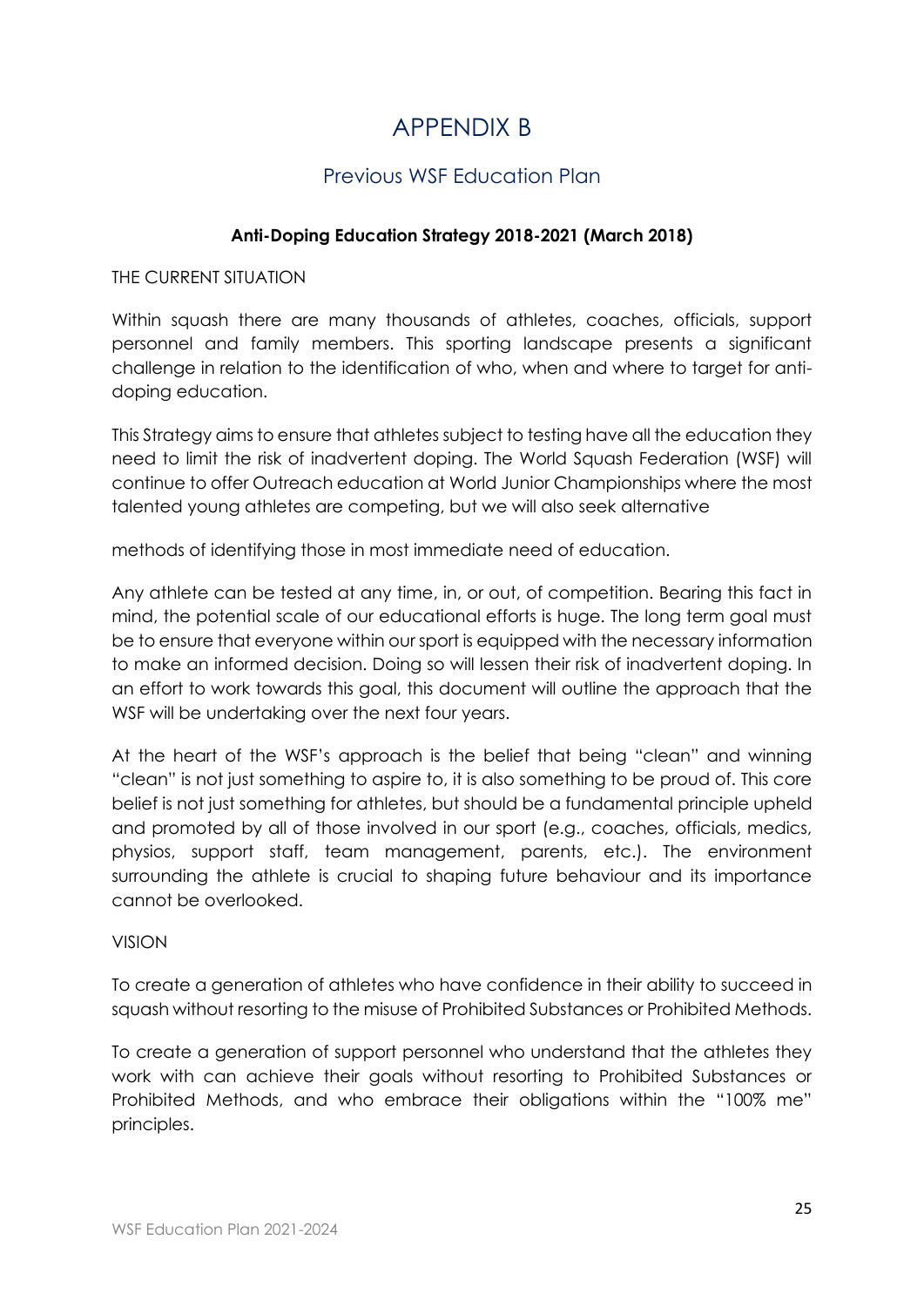To create a generation of squash supporters who are sensitive to issues of doping in sport in an effort to increase their receptivity to prevention messages so that they can play their part in fostering clean squash athletes.

#### MISSION

The WSF values the contribution that sport can make to health, self-development, social development and national pride when fostered within a strong ethical environment. The WSF identifies integrity, fairness, equity and respect as values essential to meaningful success in sport. Fundamental to sport being enjoyed by all is sporting conduct and the way sport is played. The WSF commits to playing its part, along with key stakeholders, in ensuring that standards are set for fair play and drugfree sport and then promoted through the provision of effective education and information.

The basic principle of the WSF's anti-doping education and information programme shall be to protect the spirit of sport from being undermined by doping and to establish an environment which promotes and reinforces doping-free behaviour among participants, supporting athletes who wish to compete free from doping. While a comprehensive testing programme plays a fundamental part as a deterrent and preventative measure against doping, the WSF acknowledges that it has a duty to provide athletes and support personnel with the information and technical advice they need to make informed and responsible choices in compliance with the WSF Anti-Doping Rules (WADR).

The WSF is committed to working in partnership with National Anti-Doping Organisations (NADOs) to ensure that all possible support is provided to fully prepare athletes and support personnel, particularly in the lead up to major events.

The WSF recognises the important role that the Regional and National Federations play in providing effective Anti-Doping education and information and the essential role athlete support personnel play in providing ethical support and guidance to athletes.

## OBJECTIVES

The WSF is committed to implementing, monitoring and evaluating this long-term education and information strategy so that successive generations of athletes can be proud to say they are '100% me'. We will work with NADOs and other partners to encourage our sport's community to engage and participate in anti-doping education programmes. The WSF has identified the following objectives to enable our vision to be realised:

1. Promote doping-free behaviour to positively influence athletes' beliefs, attitudes and behaviours towards doping in Squash and to establish a generation of young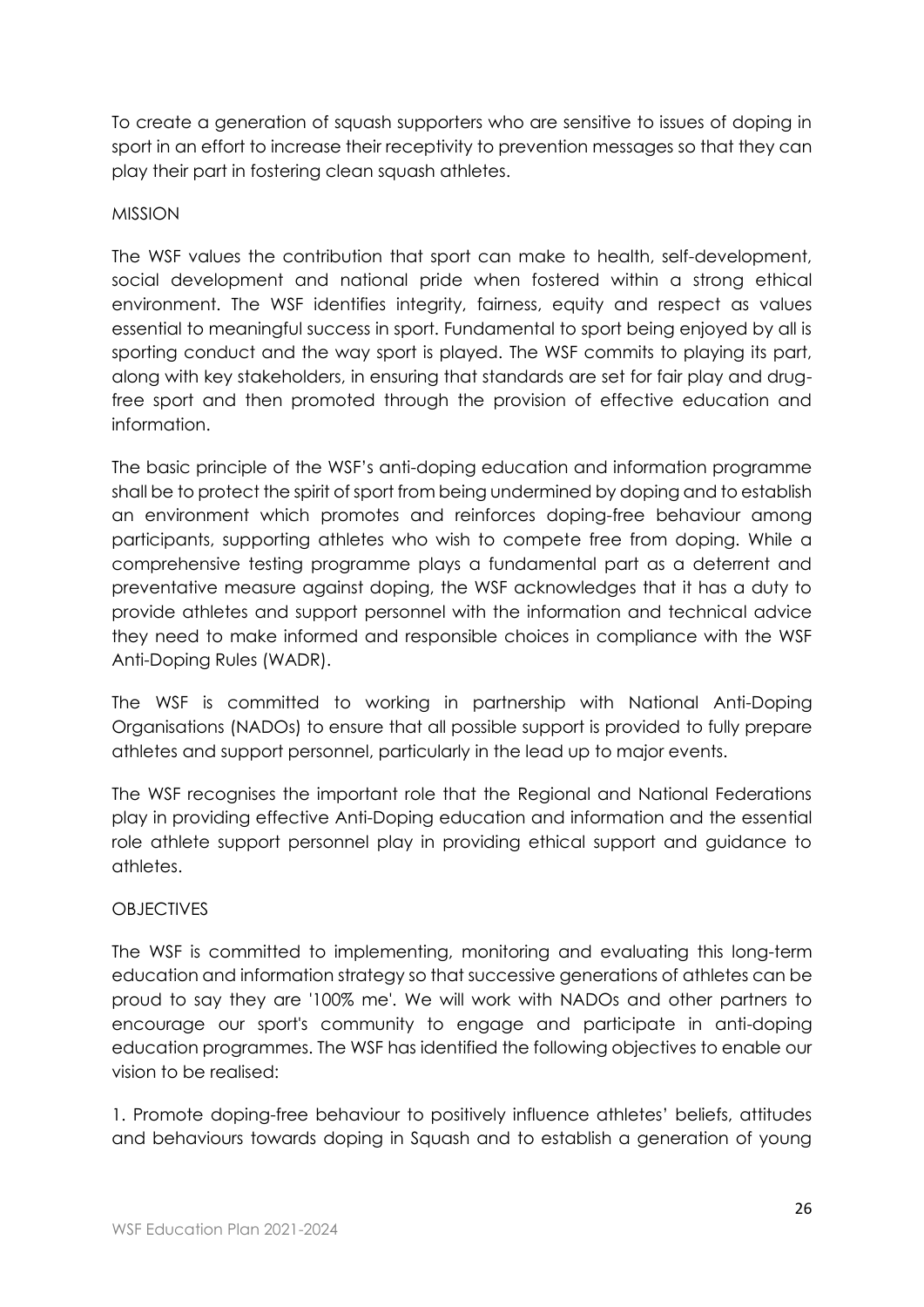athletes who have confidence in their own ability to succeed in squash without doping.

2. Provide a range of relevant and up-to-date information and education to athletes to enable them to make informed and responsible decisions, to minimise their risk of inadvertent doping, to remain doping free and to comply with the WADR.

3. Provide a range of relevant and accurate information to athlete support personnel to help them understand the importance of doping free sport and empower them to help their athletes make informed and responsible decisions so they do not misuse Prohibited Substances or Prohibited Methods.

4. Promote a culture of drug-free sport within and beyond the organisation by reinforcing the message that everyone in the Squash community has a role to play in preventing doping in sport.

5. Raise awareness of WSF's education programme and effectively deliver key messages through a range of communication channels.

6. Lead, support and collaborate with others in the development of anti-doping initiatives.

## TARGET GROUPS

The WSF is committed to providing all members of the squash community with access to anti-doping education and resources. However, the education strategy outlined will deliver programmes specifically targeting the following groups:

- 1. Organisations: Regional and National Federations
- 2. Athletes: National and International Level
- 3. Registered Testing Pool Members: Standard and Other Pool

4. Support Personnel: Coaches, Team Management, Medical Staff, Nutritionists, Sport & Exercise Scientists, Parents and Family.

## OPERATIONAL PLAN

In order to achieve the objectives the WSF will undertake the following actions:

1. Deliver at least one Outreach Programme Annually

To provide anti-doping information to young athletes, their support personnel and families, WSF commits to delivering - in collaboration with the appropriate NADO at the World Junior Championships.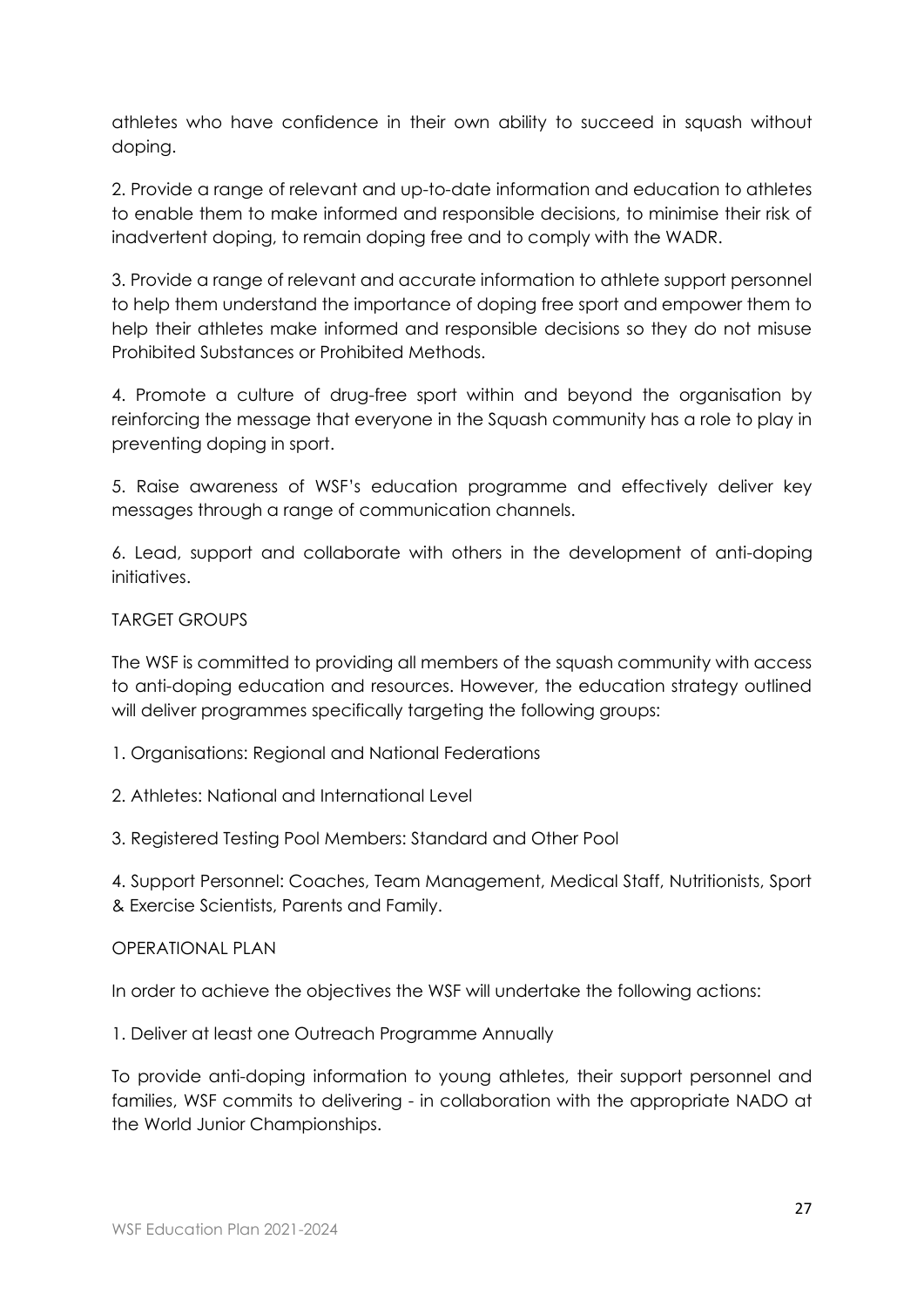In addition to Outreach Programme, the WSF will attempt to use other media within these events to promote key anti-doping messages. These messages will be delivered via event programmes, scoreboards, advertising boards and announcements.

## 2. Develop a Network of Anti-Doping Advisors

National Federations will be asked to nominate an Anti-Doping Advisor, who will made familiar with the education resources available. This network of ADA's will be managed by the WSF Anti-Doping Programme Manager.

For each of the years of this strategy, five National Federations will be invited to identify an ADA candidate, who the WSF will be provide with the necessary documentation and advice to carry out their role. This means that by 2021, twenty National Federations will have at least one person in place as the point of contact for antidoping information; allowing them to provide athletes, officials, support personnel and family members accurate and up-to-date information on anti-doping. ADAs will also lead the process of developing and enhancing a positive culture of anti-doping within their National Federation.

Each ADA will be expected to:

- run at least one event per year within their National Federation where they will pass on the latest anti-doping information (WSF to provide the ADA with the latest and most relevant information to enable them to effectively fulfil their roles)
- serve as the principal contact between the National Federations and the WSF anti-doping team
- offer athlete support personnel up-to-date information in order to fulfil their anti-doping roles and responsibilities confidence
- provide feedback to the WSF on common themes or queries in order to allow them to identify areas of the education strategy that need to be developed in order to meet these needs.

Recognising that it might not be feasible for less developed members to identify an ADA from within their organisation, those National Federations will be asked to contact with their National Anti-Doping Organisation requesting information/training on anti-doping programmes.

## 3. Support for Elite Athletes

Registered Testing Pool athletes will be provided with the most up-to-date anti-doping information and offered advice on how this affects them. This will allow those competing at the highest level to remain current in their knowledge of the Anti-Doping regulations, their rights and their responsibilities.

In collaboration with the PSA, an Anti-Doping education session will be offered at a minimum of one major event annually; this to include an introduction to anti-doping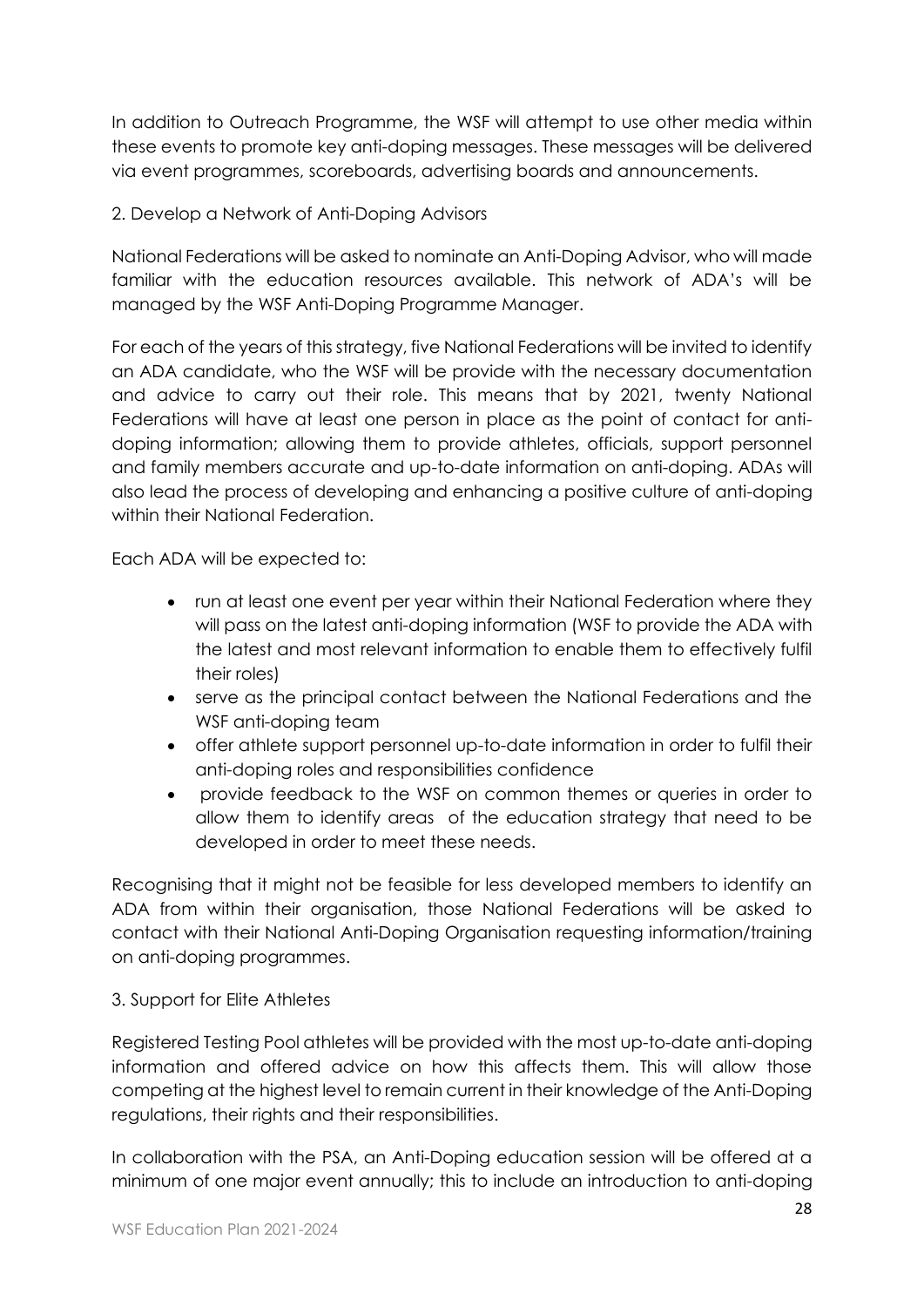and the sample collection process, how to check the status of medications and an overview of the whereabouts system. Additionally one-to-one sessions will be offered to Registered Testing Pool athletes that are struggling with ADAMS.

When WADA's Anti-Doping eLearning programme (ADeL) becomes available in more languages (particularly Arabic) it should become mandatory for all athletes to complete the ALPHA course prior to participating in a World Championship. ADeL provides sport specific data reports making it easy to monitor this.

## 4. Whereabouts Support

New members of a Registered Testing Pool will be provided support, advice and information to athletes. Each quarter, prior to the submission deadline for whereabouts, all members of the Registered Testing Pool will have their entries monitored and will be offered reminders and assistance in order to meet their obligations.

## 5. Coach Education

Advocate the inclusion of a specific Anti-Doping education module within the formal Coach Education Programme. Additionally, Anti-Doping advice and information, including videos, will be placed on the Coach Education Programme area of the website.

## 6. WSF Staff Training

Each year, in addition to the induction education received by all new members of staff, at least 25% of staff employed by the WSF will be given Anti-Doping awareness training. This will allow staff members to keep their knowledge current and to allow the organisation to develop and maintain a knowledge-based anti-doping culture.

## 7. Anti-Doping Information

Maintain an up-to-date and accessible Anti-Doping section on the WSF website; providing athletes with the contact details of the WSF Anti-Doping Programme Manager.

## RESOURCES

The WSF will make use of a number of available resources in order to inform athletes, coaches, parents and support personnel of their Anti-Doping Rights and Responsibilities. These resources will include:

- Anti-Doping leaflets
- WSF Anti-Doping Advisor material
- WADA Coach True resource
- ALPHA Quiz Athletes Learning Programme About Health & Anti-Doping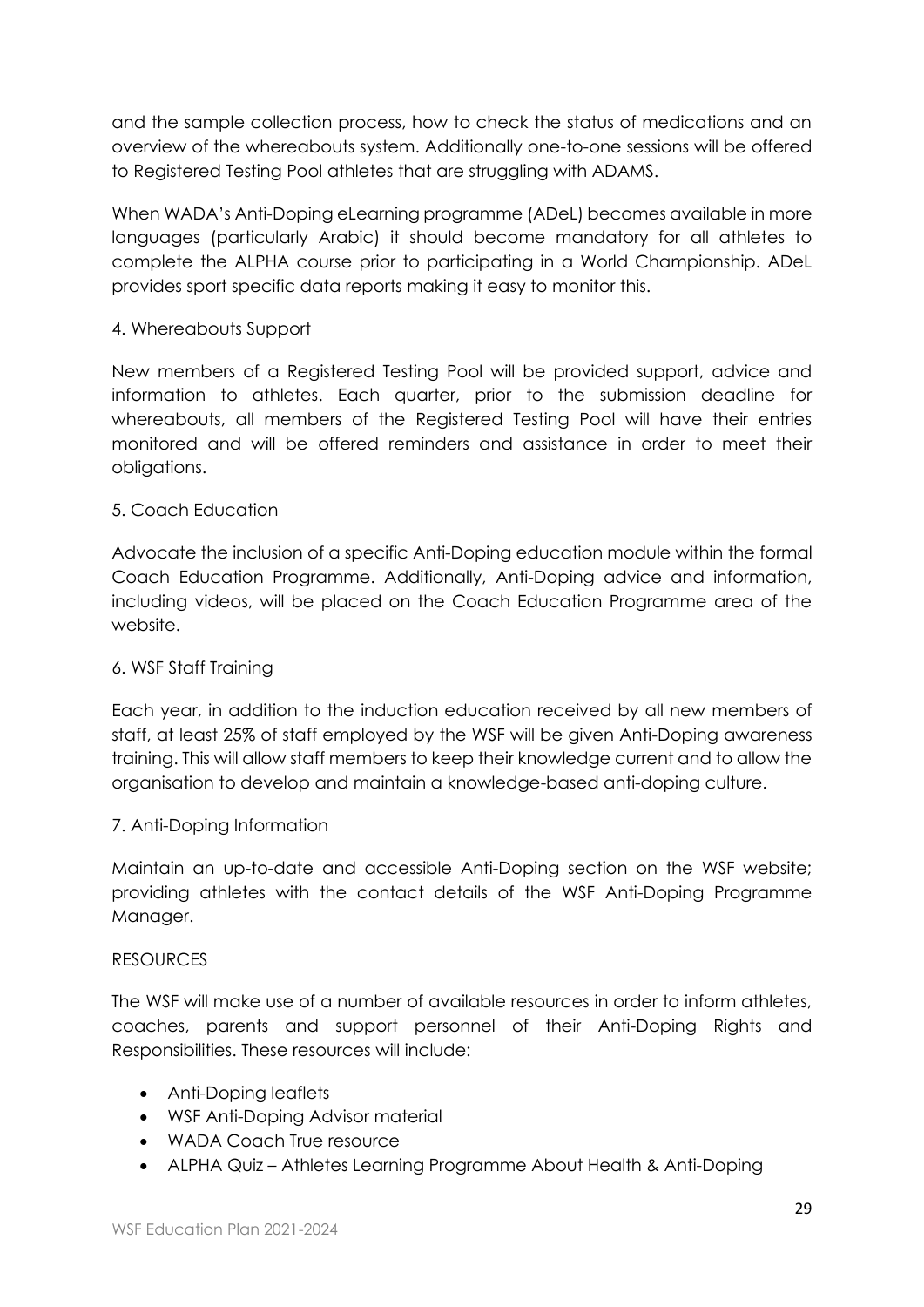- Play True Quiz
- Coach True Quiz
- Dangers of Doping Leaflets & PowerPoint Presentations
- Doping Control Videos
- The WADA At A Glance Series
- Toolkits for Coaches, Teachers Sports Physicians
- Anti-Doping section of the WSF website
- Coach Education Programme section of the WSF website
- Global DRO website

#### KEY MESSAGES

The WSF will ensure that the following key messages are included in delivery of education to all stakeholders;

- Being "clean" is something to be proud of
- Regularly check the anti-doping section of the WSF website for the latest information
- Check, and regularly recheck, medications
- Keeping squash clean is everyone's responsibility

#### MONITORING & EVALUATION

Each year of this policy, a review will be conducted to identify the progress made against the Operational Plan. A report will be compiled and made available to show where these objectives have been achieved, where further progress against them is required and where objectives may need to be redefined in order to make them more effective. The report will be presented to the WSF's Anti-Doping Commission and Executive Board.

The WSF will continually examine, monitor and evaluate both its performance against targets, and the continued relevance of those targets. We welcome and encourage ideas and suggestions from all of our stakeholders as to how we can improve both the reach and buy-in of the anti-doping message and these should be directed to the Anti-Doping Programme Manager in the first instance.

#### WSF ANTI-DOPING COMMISSION

The WSF recognises that - when developing and managing an anti-doping programme - it is necessary to consider many different aspects. For example, there is the medical aspect of prohibited substances and methods, the legal issues when dealing with results management and the education expertise needed to develop resources which inform and support athletes, to name just three.

The WSF Anti-Doping Commission brings together, on a voluntary basis, individuals who possess expertise in different areas of anti-doping and who have a desire to ensure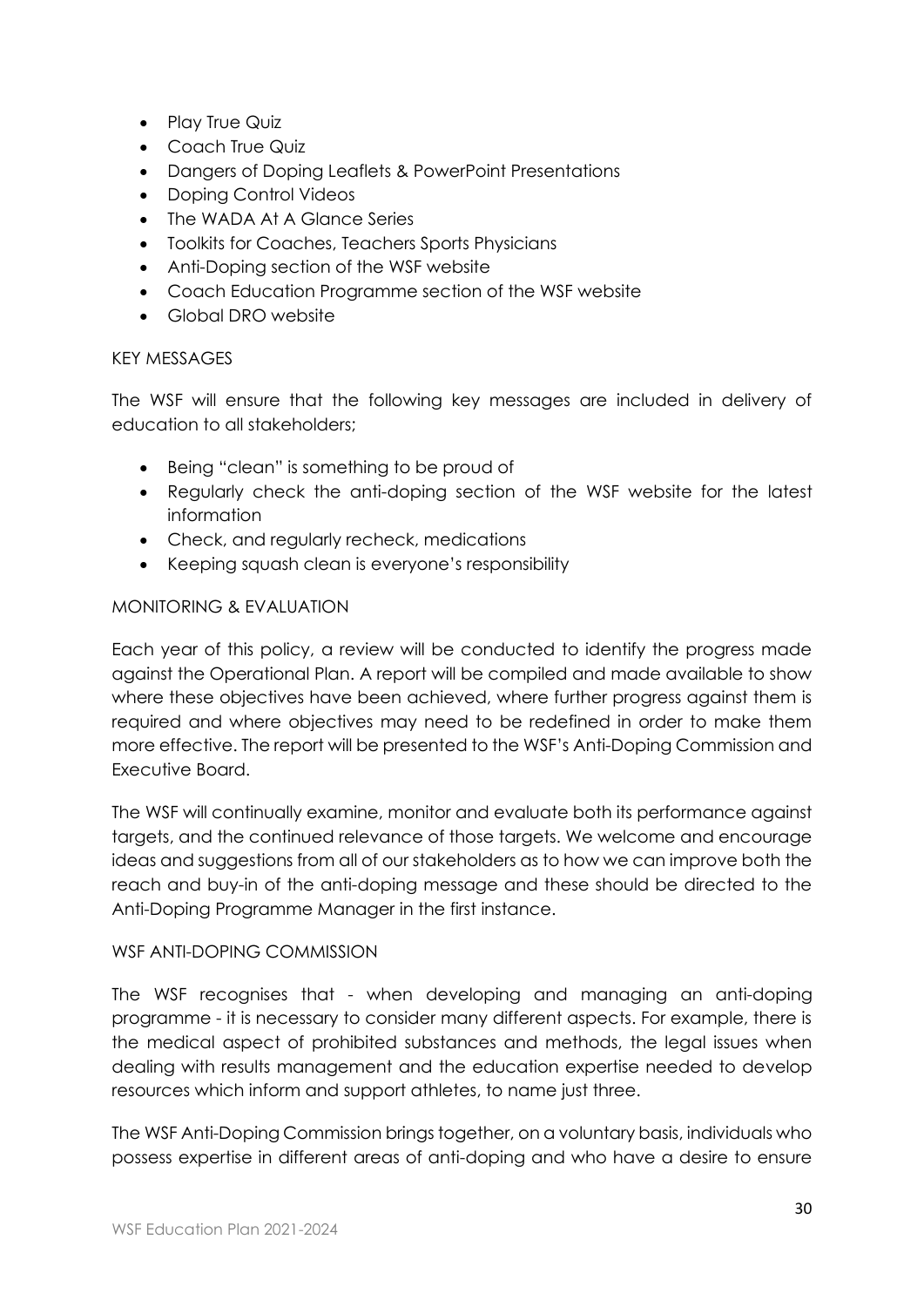that our anti-doping systems are as effective and efficient as possible. They provide a pool of experts who work together to ensure that the WSF Anti-Doping

Programme is of the highest standard; generating ideas, discussing and resolving problems.

Any ideas or suggestions that you would like to be submitted to the Anti-Doping Commission for consideration are most welcome. These should be submitted to the Anti-Doping Programme Manager.

Dr. Anne Smith Chair, WSF Anti-Doping Commission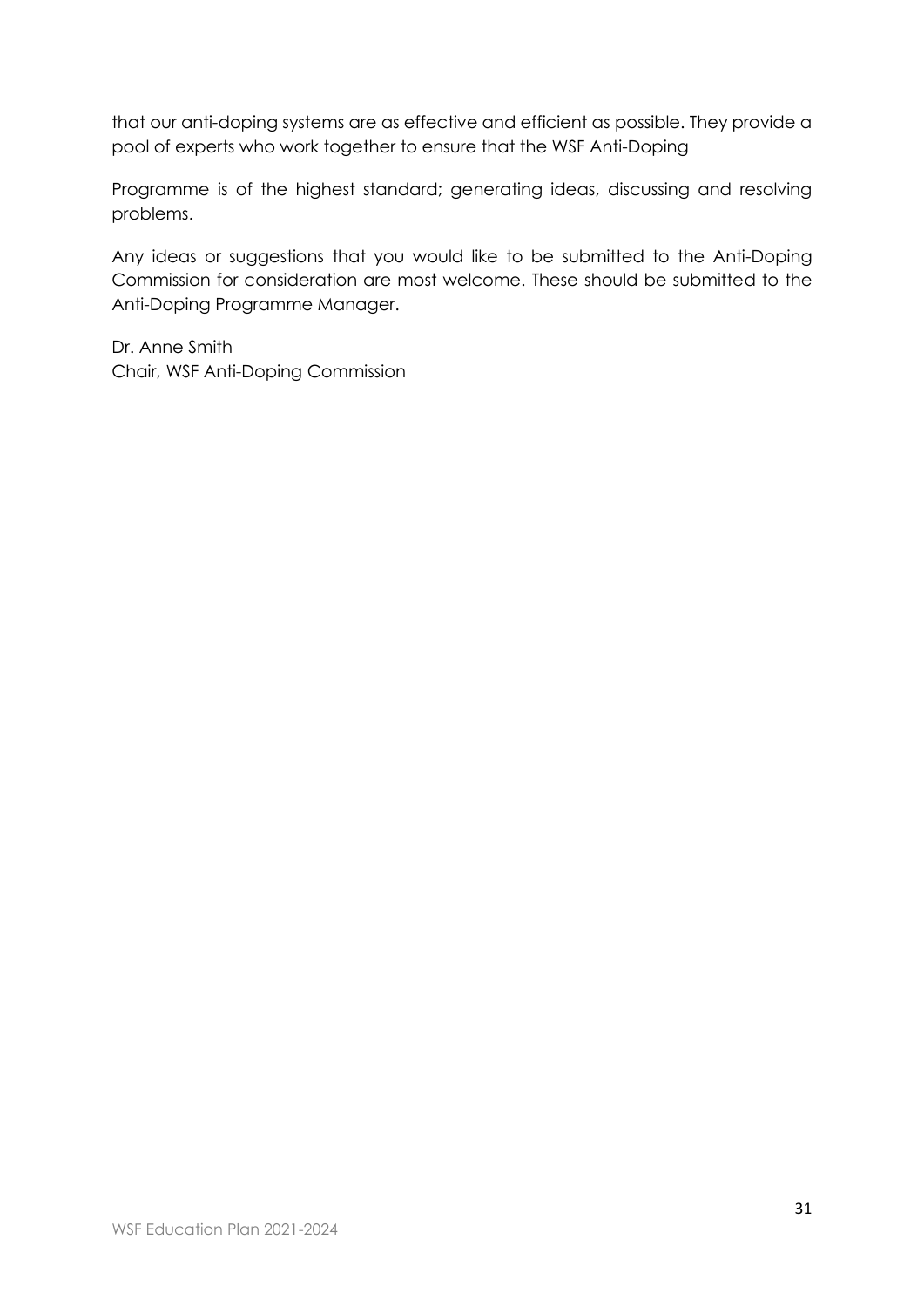# APPENDIX C

# Education Resources

<span id="page-32-1"></span><span id="page-32-0"></span>

| <b>Code, Guidelines and International Standard</b>                           |                                                                                                                                    |                                                                                   |  |  |  |  |  |
|------------------------------------------------------------------------------|------------------------------------------------------------------------------------------------------------------------------------|-----------------------------------------------------------------------------------|--|--|--|--|--|
| WADA Code 2021                                                               | World Anti-Doping Code   World Anti-Doping Agency                                                                                  | English/French<br>/Spanish/<br>Russian                                            |  |  |  |  |  |
| 2021 International Standards<br>for Education                                | https://www.wada-ama.org/en/resources/the-<br>code/2021-international-standard-for-education                                       | English/French<br>/Spanish/<br>Russian                                            |  |  |  |  |  |
| Guidelines for the International<br>Standard for Education (ISE)             | https://www.wada-ama.org/en/resources/education-<br>and-prevention/guidelines-for-the-international-<br>standard-for-education-ise | English                                                                           |  |  |  |  |  |
| 2021 International Standard for<br>Code Compliance by<br>Signatories (ISCCS) | International Standard for Code Compliance by<br>Signatories (ISCCS)   World Anti-Doping Agency                                    | English/French                                                                    |  |  |  |  |  |
| 2021 Prohibited List                                                         | Prohibited List Documents   World Anti-Doping Agency                                                                               | English/French<br>/Portuguese/Br<br>azil/Spanish                                  |  |  |  |  |  |
| 2021 International Standard for<br>Therapeutic Use Exemptions<br>(ISTUE)     | <b>International Standard for Therapeutic Use Exemptions</b><br>(ISTUE)   (wada-ama.org)                                           | English/French                                                                    |  |  |  |  |  |
|                                                                              | <b>All About Doping</b>                                                                                                            |                                                                                   |  |  |  |  |  |
| WADA's Q&A on Strict liability<br>in Anti-doping                             | https://www.wada-ama.org/en/questions-<br>answers/strict-liability-in-anti-doping                                                  | English/French                                                                    |  |  |  |  |  |
| WADA's Q&A on ADRVs                                                          | https://www.wada-ama.org/en/questions-<br>answers/2015-adrvs-report                                                                | English/French                                                                    |  |  |  |  |  |
| WADA's speak up page                                                         | Speak Up! (wada-ama.org)                                                                                                           | English/French                                                                    |  |  |  |  |  |
| ITA's Reveal Doping page                                                     | Reveal.sport                                                                                                                       | English/French                                                                    |  |  |  |  |  |
|                                                                              | Testing, Whereabouts, and Athlete Biological Passport                                                                              |                                                                                   |  |  |  |  |  |
| ITA - Real Sport Lab, including<br>urine and blood testing<br>procedure      | ITA - Real Sport Lab (English) - International Testing<br><b>Agency</b>                                                            | Chinese/Englis<br>h/French/<br>German/Italia<br>n/Japanese/<br>Korean/Russia<br>n |  |  |  |  |  |
| WADA's Q&A on Athlete<br><b>Biological Passport</b>                          | Athlete Biological Passport Q&A   World Anti-Doping<br>Agency (wada-ama.org)                                                       | English/French                                                                    |  |  |  |  |  |
| WADA's Q&A on Whereabouts                                                    | https://www.wada-ama.org/en/questions-<br>answers/whereabouts                                                                      | English/French                                                                    |  |  |  |  |  |
|                                                                              | Prohibited List, Medications, Supplements and TUEs                                                                                 |                                                                                   |  |  |  |  |  |
| What is prohibited - the 2020 list<br>Webpage                                | https://www.wada-ama.org/en/content/what-is-<br>prohibited                                                                         | English/French<br>/Spanish                                                        |  |  |  |  |  |
| WADA'S Q&A on Prohibited list                                                | https://www.wada-ama.org/en/questions-<br>answers/prohibited-list-qa                                                               | English/French                                                                    |  |  |  |  |  |
| WADA's Q&A on Medications                                                    | https://www.wada-ama.org/en/questions-<br>answers/athletes-and-medications                                                         | English/French                                                                    |  |  |  |  |  |
| WADA's Q&A on TUEs                                                           | https://www.wada-ama.org/en/questions-<br>answers/therapeutic-use-exemption-tue                                                    | English/French                                                                    |  |  |  |  |  |
| Global DRO - check medicines                                                 | https://www.globaldro.com/Home                                                                                                     |                                                                                   |  |  |  |  |  |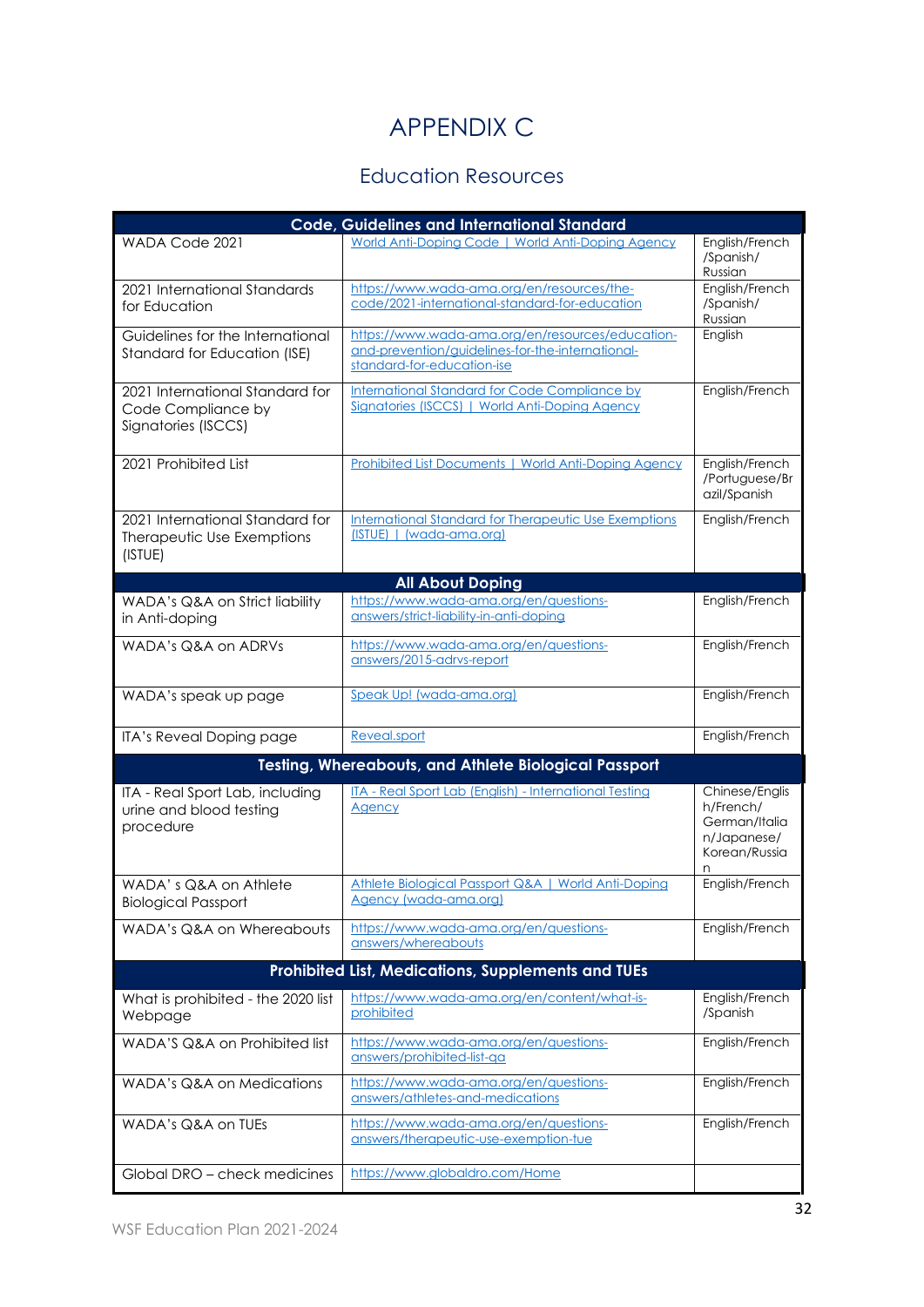| <b>E-Learning</b>                                                                                                   |                                                                                             |                                    |  |  |  |  |  |
|---------------------------------------------------------------------------------------------------------------------|---------------------------------------------------------------------------------------------|------------------------------------|--|--|--|--|--|
| Anti-doping E-learning<br>resources page (ADEL) for<br>athlete, coaches, physicians,<br>administrators and parents. | https://www.wada-ama.org/en/what-we-<br>do/education-prevention/anti-doping-e-learning-adel | Multiple<br>languages<br>available |  |  |  |  |  |
| Athlete 365 online learning -<br>multiple courses                                                                   | Learning: Athlete365 (olympic.org)                                                          |                                    |  |  |  |  |  |
| <b>Play True Quiz</b>                                                                                               | http://quiz.wada-ama.org/                                                                   | 43 languages<br>available          |  |  |  |  |  |
| General                                                                                                             |                                                                                             |                                    |  |  |  |  |  |
| Athlete Hub                                                                                                         | Athlete Hub - International Testing Agency (ita.sport)                                      | English                            |  |  |  |  |  |
| ITA Webinars – covers a variety<br>of anti-doping topics                                                            | <b>International Testing Agency - YouTube</b>                                               |                                    |  |  |  |  |  |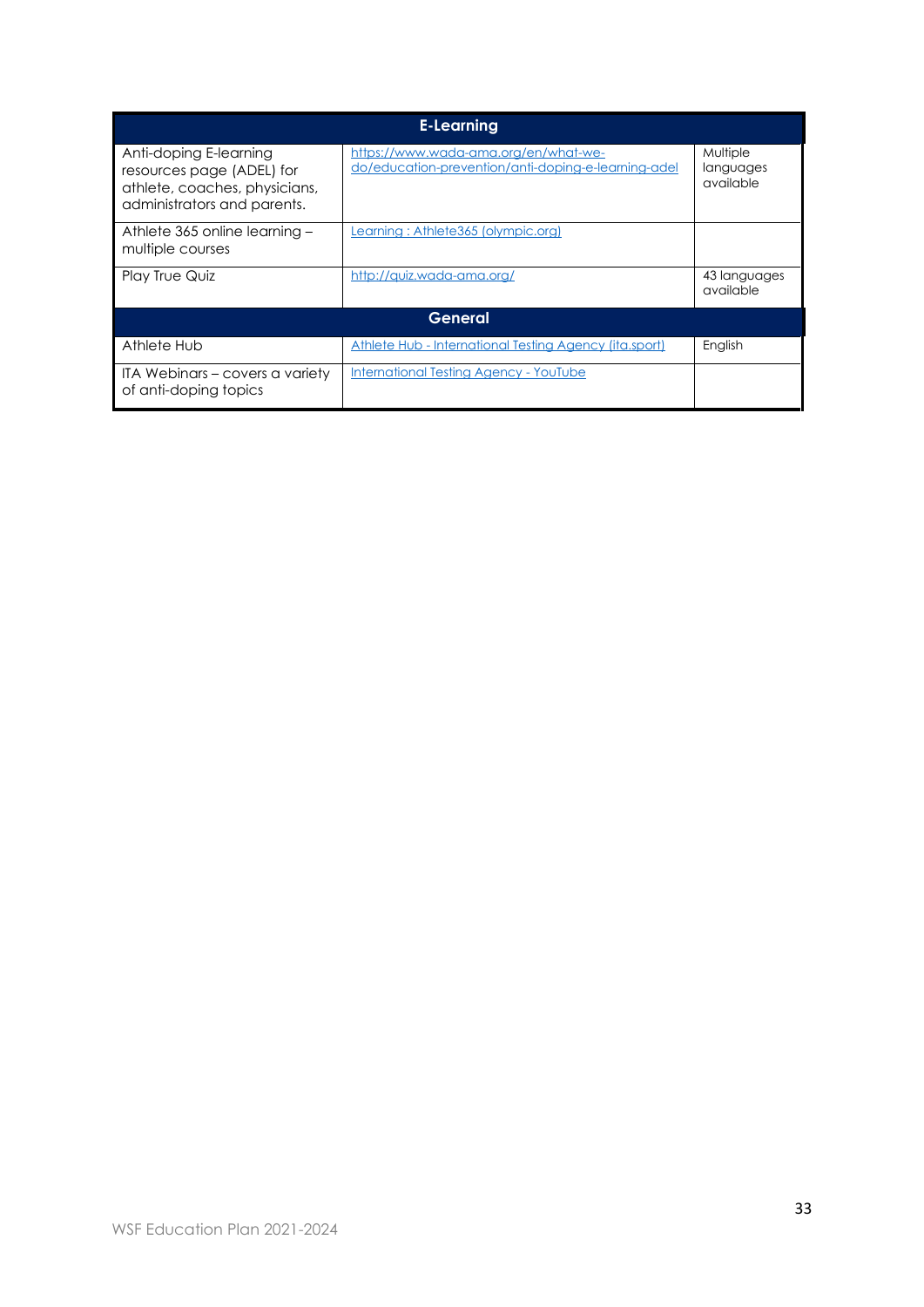# APPENDIX D

# Event-based Education Evaluation Form

## <span id="page-34-1"></span><span id="page-34-0"></span>**Sample Form: Booth Activity**

What is your role?

- $O$  Athlete
- $\circ$  Coach
- $\circ$  Team official
- $\circ$  Medical personnel
- $\circ$  Other support personnel
- <sup>O</sup> Parent/guardian
- $\circ$  other:  $\_\_$

Why did you stop by the education booth?

- $\Box$  I was required by my team
- $\Box$  I wanted to know more about anti-doping
- $\Box$  A friend/teammate recommended it
- $\Box$  The booth looked interesting
- $\Box$  To pick up giveaways
- □ other: \_\_\_\_\_\_\_\_\_\_\_

## **What is your level of agreement with the following statements?**

Visiting the booth increased my anti-doping knowledge.

- $\circ$  Strongly agree
- <sup>O</sup> Agree
- Neither agree nor disagree
- <sup>o</sup> Disagree
- $\circ$  Strongly disagree

I had a positive overall experience at the booth.

- $\circ$  Strongly agree
- $\circ$  Agree
- Neither agree nor disagree
- <sup>O</sup> Disagree
- Strongly disagree

All my anti-doping questions were clearly answered by the educator.